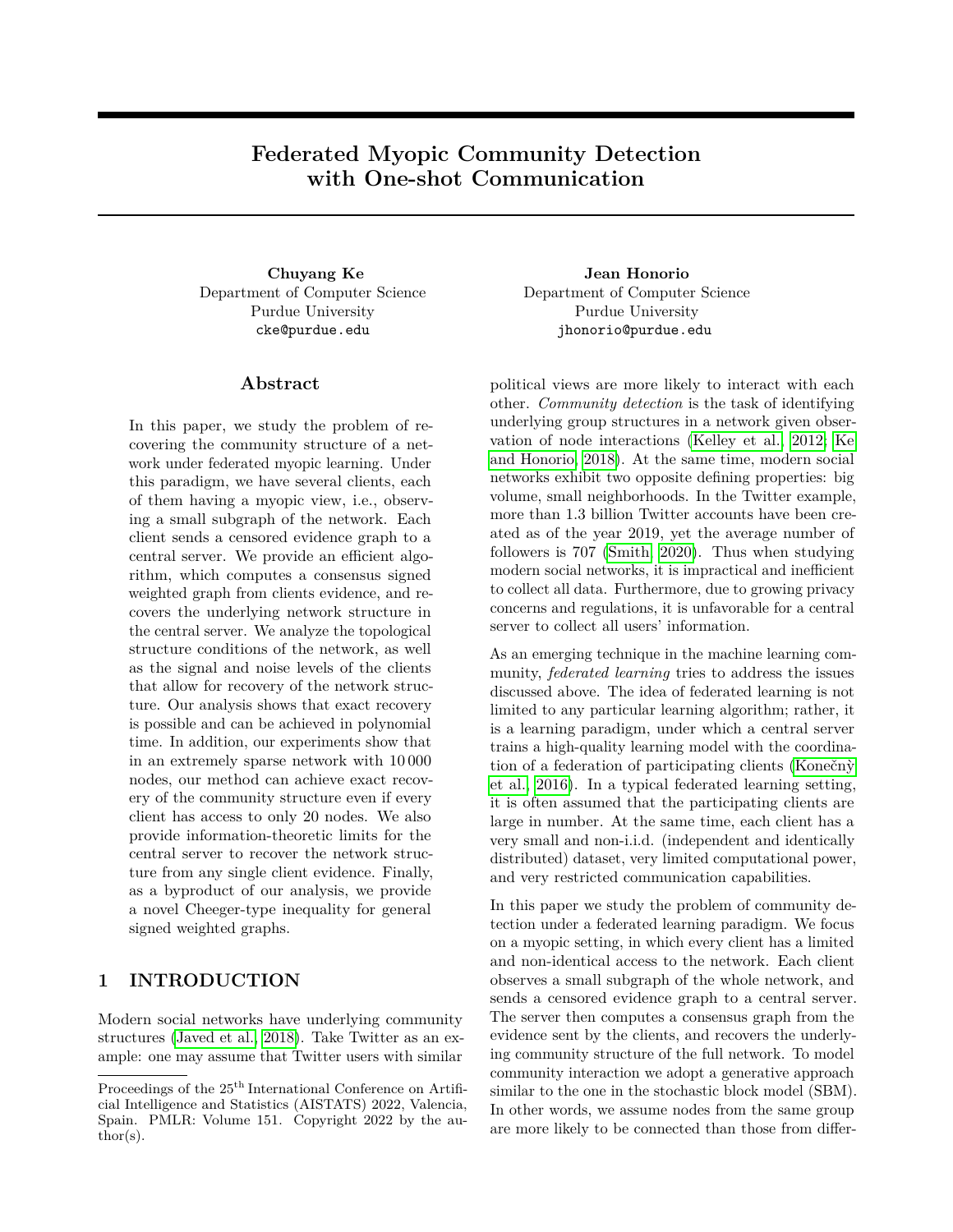ent groups. We try to answer the following questions:

- Does there exist an efficient central server algorithm that takes the censored clients' local observation as the input, and recovers the underlying community structure of the *full* network?
- Under what topological and statistical conditions, the central algorithm will work correctly?

In community detection tasks, one of the most important properties is the edge expansion. In general, for undirected unweighted graphs, the edge expansion measures how connected every component of the network is. It is well-known that the Cheeger constant can be used to measure the edge expansion property of a graph. The edge expansion is important for successful community detection. For example, if the subgraphs observed by all clients do not have any intersection at all, arguably it is not possible to correctly recover the full community structure, as there is no observed community interaction between nodes in different subgraphs (see Figure [1a](#page-2-0) for illustration). Similarly, if the union of the subgraphs is a chain graph or a star graph, it has a "bottleneck". In this case, removing very few edges will disconnect the graph (see Figure [1b](#page-2-0) and [1c](#page-2-0) for illustration). We find that the correctness of community detection heavily depends on the bottleneck edges. In our analysis we propose a novel Cheeger-type constant, which characterizes the edge expansion property of general signed weighted graphs (that is, weighted graphs with potentially negative weights). We show that the Cheeger-type constant of the server consensus graph is critical for correct recovery of the underlying community structure, along with the signal and noise level parameters.

As a rapidly growing research area, federated learning was formally defined in Konečný et al. (2015, [2016\)](#page-9-4) as a general machine learning setting. Recently, both [Li et al. \(2020\)](#page-9-6) and [Yang et al. \(2019\)](#page-9-7) provided an overview of federated learning, and interestingly, both overviews highlighted that one main challenge in federated learning is the statistical heterogeneity of clients' local data. The framework of federated learning has been applied to various problems such as deep networks [\(McMahan et al., 2017\)](#page-9-8), principal component analysis [\(Grammenos et al., 2020\)](#page-9-9) and sparse linear regression [\(Barik and Honorio, 2020\)](#page-8-0), to mention a few. On the other hand, federated learning for community detection tasks has not been studied yet. [Mercado et al. \(2018\)](#page-9-10) studied a tangentially related problem called multilayer graph clustering, however the topological structure in that case is much simpler, and the weights are assumed to be nonnegative. To the best of our knowledge, we are providing the first community detection model under a federated myopic learning setting, where the clients observe a non-identical small subgraph of the full network. Many federated learning algorithms only have some convergence guarantee, i.e., the output gets close to the true solution. Our federated community detection algorithm, arguably more challenging, aims at exact recovery of the underlying community structure. In other words, our algorithm does not require rounding of the solution. Our theorem states that if the statistical conditions are met, the proposed algorithm will always return the exact true community structure.

**Related Works.** There are several different generalizations of signed graphs and the Laplacian [\(Bronski](#page-8-1) [and DeVille, 2014\)](#page-8-1). One variation studied in [Kunegis](#page-9-11) [et al. \(2010\)](#page-9-11); [Cucuringu et al. \(2019\)](#page-9-12); [Knyazev \(2017\)](#page-9-13) is the so-called signed degree matrix. The idea is that instead of summing all edge weights directly, they sum over the absolute value of the edge weights, and their signed Laplacian matrix can be defined in a similar way. Readers should be aware that this is different from our approach, and more importantly, only our approach fulfills the Karush–Kuhn–Tucker (KKT) conditions required by our algorithm. There are also some works on the application of signed networks, for example, [Dor](#page-9-14)[eian and Mrvar \(2009\)](#page-9-14) proposed a heuristic algorithm to partition signed social networks, and [Giotis and Gu](#page-9-15)[ruswami \(2006\)](#page-9-15) proposed an approximation algorithm to maximize agreements in a graph. Our theorems focus on the spectral analysis of the signed weighted graph, and provide provable theoretical guarantees for efficient exact recovery.

**Summary of Our Contribution.** Our work is mostly theoretical. We provide a series of novel results in this paper:

- We introduce a highly-general federated myopic learning framework with one-shot communication for community detection tasks. Under this paradigm, every client observes a small subgraph of the full network and sends a censored evidence graph to a central server. The central server computes a consensus signed weighted graph, and recovers the underlying network structure.
- We provide provable theoretical guarantees for efficient exact recovery of the community structure. We analyze the topological structure conditions of the consensus graph, as well as the signal and noise levels of the clients that allow for recovery of the community structure. We establish the regime in which exact recovery is possible and can be achieved in polynomial time. We also provide information-theoretic limits for any algorithm to recover the local community structure from any single client evidence.
- We propose a novel Cheeger-type inequality for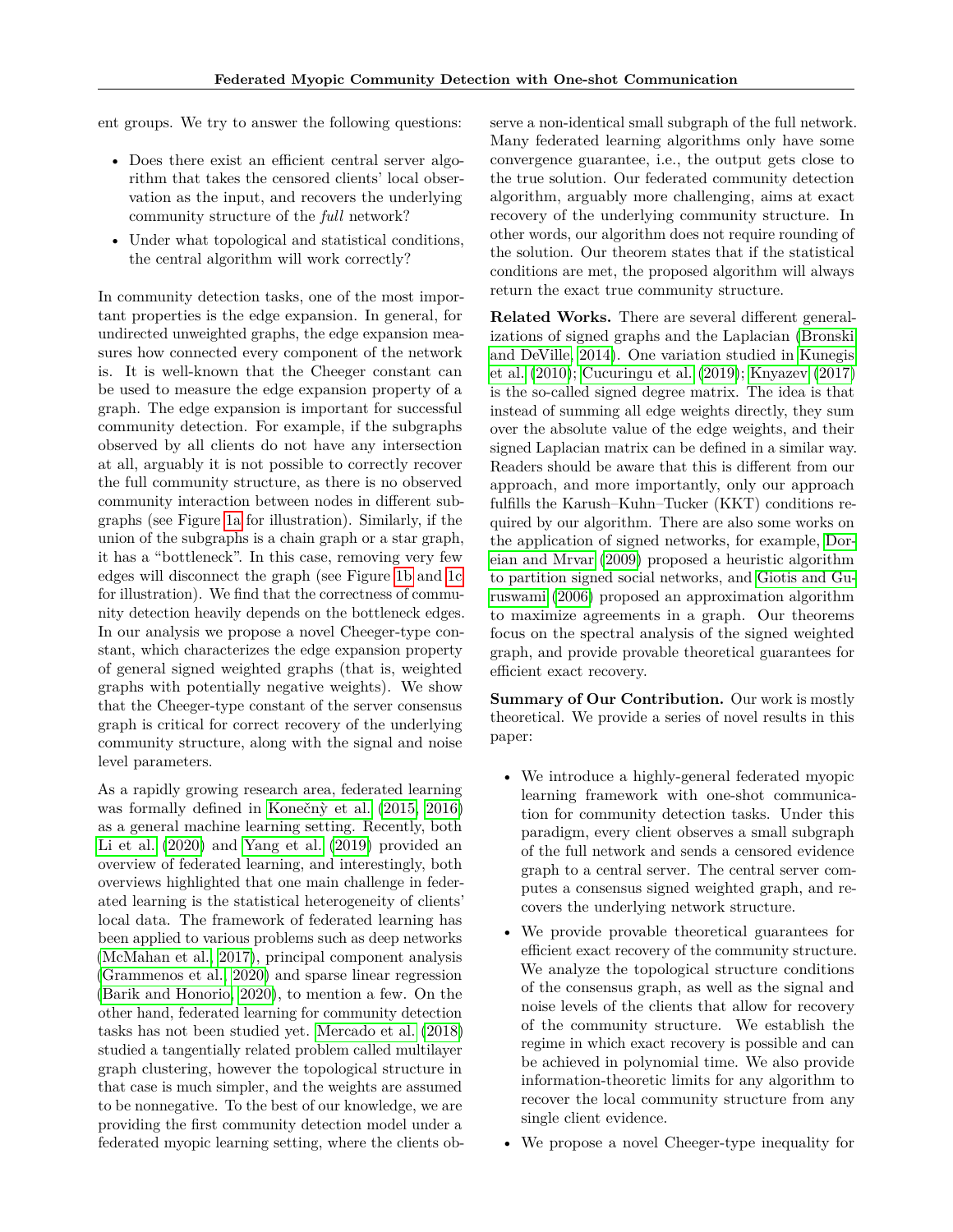<span id="page-2-0"></span>

Figure 1: Graph topology examples. Figure [1a](#page-2-0) shows a chain graph, where two clients observe subgraph  $G^{(1)}$ and  $G^{(2)}$ , respectively. In this case it is impossible for any algorithm to recover the full network structure, since there is no observed interaction between the two subgraphs. Figure [1b](#page-2-0) shows a star graph, in which every edge connecting the highlighted node in the center is a "bottleneck," i.e., removing any of the three edges disconnects the graph. Figure [1c](#page-2-0) shows a 3-regular graph, in which every component is connected with no "bottleneck."

general signed weighted graphs with potentially negative weights, from a graph theoretical point of view. The inequality relates the eigenvalue gap of a signed weighted graph to a Cheeger-type constant.

• Our method is computationally efficient on large scale networks. In particular, our experiments show that in an extremely sparse network with 10 000 nodes, our method can achieve exact recovery of the community strucutre even if every client has access to only 20 nodes.

### **2 PRELIMINARIES**

In this section, we present an overview of federated myopic learning. We formally define the community detection task under this paradigm, and present an central server algorithm that solves the problem by using the censored subgraph information reported by the clients. We also introduce the notations that will be used later in the paper.

Without specification we use lowercase letters (e.g., *a, b, u, v*) for scalars and vectors, and uppercase letters (e.g., *A, B, C*) for matrices and sets. For any natural number *n*, we use [*n*] to denote the set  $\{1, \ldots, n\}$ . For clarity when dealing with a sequence of objects, we use the superscript (*i*) to denote the *i*-th object in the sequence, and subscript *j* to denote the *j*-th entry. For example, for a sequence of vectors  $\{x^{(i)}\}_{i \in [n]}$ ,  $x_2^{(1)}$ represents the second entry of vector  $x^{(1)}$ . We use R to denote the set of real numbers. We use **1** to denote the all-one vector. For any matrix *A*, we use  $\lambda_m(A)$ to denote its *m*th-smallest eigenvalue. For any vector  $u$ , we use diag  $(u)$  to denote the diagonal matrix with *u* in the diagonal. For every graph mentioned in this paper, without further discussion we always assume there exists no self loops.

### **2.1 Federated Myopic Community Detection Paradigm**

A federated myopic learning model  $\mathcal{M}(n, K, \{\Omega^{(k)}, p^{(k)}, q^{(k)}, r^{(k)}\}_{k=1}^K$  | *y* ∗ ) consists of *n* nodes and *K* clients, and every client is equipped with a tuple  $\{\Omega^{(k)}, p^{(k)}, q^{(k)}, r^{(k)}\}$ . In this model  $y^* \in \{+1, -1\}^n$  is the node label vector of the network, indicating the underlying community structure. We use  $V = [n]$  to denote the set of nodes.

For every single client  $k \in [K]$ ,  $\Omega^{(k)} \subset |V| \times |V|$  is the *field of view (FOV)* of client *k*,  $p^{(k)}$ ,  $q^{(k)}$  are the local *signal and noise level* parameters, and *r* (*k*) is the local *censorship* parameter. We say client *k* is *myopic*, if its field of view is not equal to the complete graph spanned by *V*, i.e.,  $\Omega^{(k)} \neq |V| \times |V|$ .

Now, nature generates a local subgraph  $G^{(k)}$  =  $(V^{(k)}, E^{(k)})$  for every client *k* using the following rule: for every viewable pair  $(i, j) \in \Omega^{(k)}$  with  $i \neq j$ , connect  $(i, j)$  with probability  $p^{(k)}$  if the labels are equal, i.e.,  $y_i^* = y_j^*$ ; otherwise connect  $(i, j)$  with probability  $q^{(k)}$ . After that, remove all isolated nodes from  $V^{(k)}$ , and denote  $n^{(k)} := |V^{(k)}|$ . We call  $G^{(k)} = (V^{(k)}, E^{(k)})$  the local subgraph observed by client *k*.

Next, client *k* constructs the corresponding *censored evidence graph*  $\tilde{G}^{(k)} = (V^{(k)}, \tilde{E}^{(k)})$  from the observed subgraph  $G^{(k)}$  as follows: the edge set  $\tilde{E}^{(k)}$  starts empty. For every viewable pair  $(i, j) \in \Omega^{(k)}$  with  $i \neq j$ , if  $(i, j)$  is an edge in  $E^{(k)}$ , add  $(i, j)$  to  $\tilde{E}^{(k)}$ with probability  $1 - r^{(k)}$ ; if  $(i, j)$  is not an edge in  $E^{(k)}$ , add it to  $\tilde{E}^{(k)}$  with probability  $r^{(k)}$ . Each client sends its censored evidence graph to a central server.

We now summarize the federated myopic learning task in this paper. It is worth mentioning, that one can only recover the node label vector *y* <sup>∗</sup> up to permutation of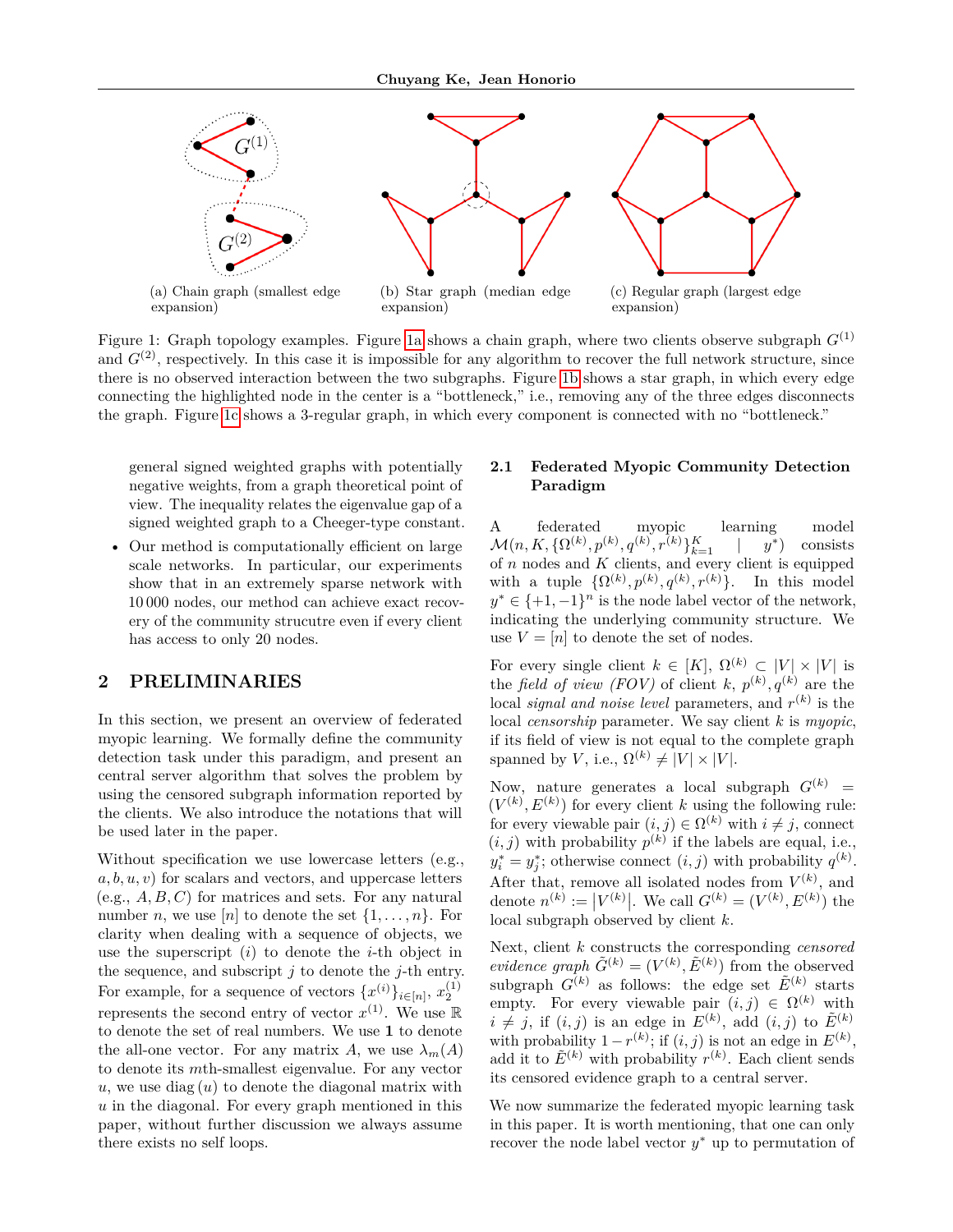<span id="page-3-0"></span>

graph

Figure 2: Examples of client fields of view  $(\Omega^{(1)}, \Omega^{(2)}, \Omega^{(3)})$ , client-observed subgraphs  $(G^{(1)}, G^{(2)}, G^{(3)})$ , and server consensus signed weighted graph. In FOVs, each viewable edge is represented by a dashed line. In subgraphs, each edge is colored red, and each non-edge is colored blue. The consensus graph is the weighted summation of all subgraphs, such that each edge is counted as  $+1$ , and each non-edge is counted as  $-1$ . In the particular examples above, it is assumed that clients do not censor evidence graphs, i.e.,  $\tilde{G}^{(k)} = G^{(k)}$ , for simplicity of visualization. In the rest of the paper, we assume that clients censor evidence graphs.

the groups without prior knowledge. We define the community structure matrix  $Y^* := y^* y^{*\top} \in \{+1, -1\}^{n \times n}$ . For any pair of nodes  $i$  and  $j$ , if they are in the same community then  $Y_{ij}^* = 1$ ; if they are not in the same community then  $Y_{ij}^* = -1$ . Note that the recovery of *Y*<sup>\*</sup> is equivalent to the recovery of *y*<sup>\*</sup>, up to permutation of the groups.

<span id="page-3-1"></span>**Definition 1** (Federated Myopic Community Detection). **Unknown**: Community structure matrix  $Y^* =$  $y^*y^{*\top}$  indicating the underlying network community structure. **Observation**: Censored evidence graphs  $\{\tilde{G}^{(k)}\}_{k=1}^K$  sent by the clients, which are generated from

the local subgraphs  $\{G^{(k)}\}_{k=1}^K$  observed by the clients; fields of view  $\{\Omega^{(k)}\}_{k=1}^K$  of the clients. **Problem**: Recover the hidden community structure matrix  $Y^*$  from the censored evidence graphs  $\{\tilde{G}^{(k)}\}_{k=1}^K$ .

# **3 SIGNED WEIGHTED CHEEGER-TYPE INEQUALITY**

In this section, we provide a novel Cheeger-type inequality, which relates the spectral gap of a signed weighted graph Laplacian to the *signed weighted edge expansion* of the graph. Readers should be aware that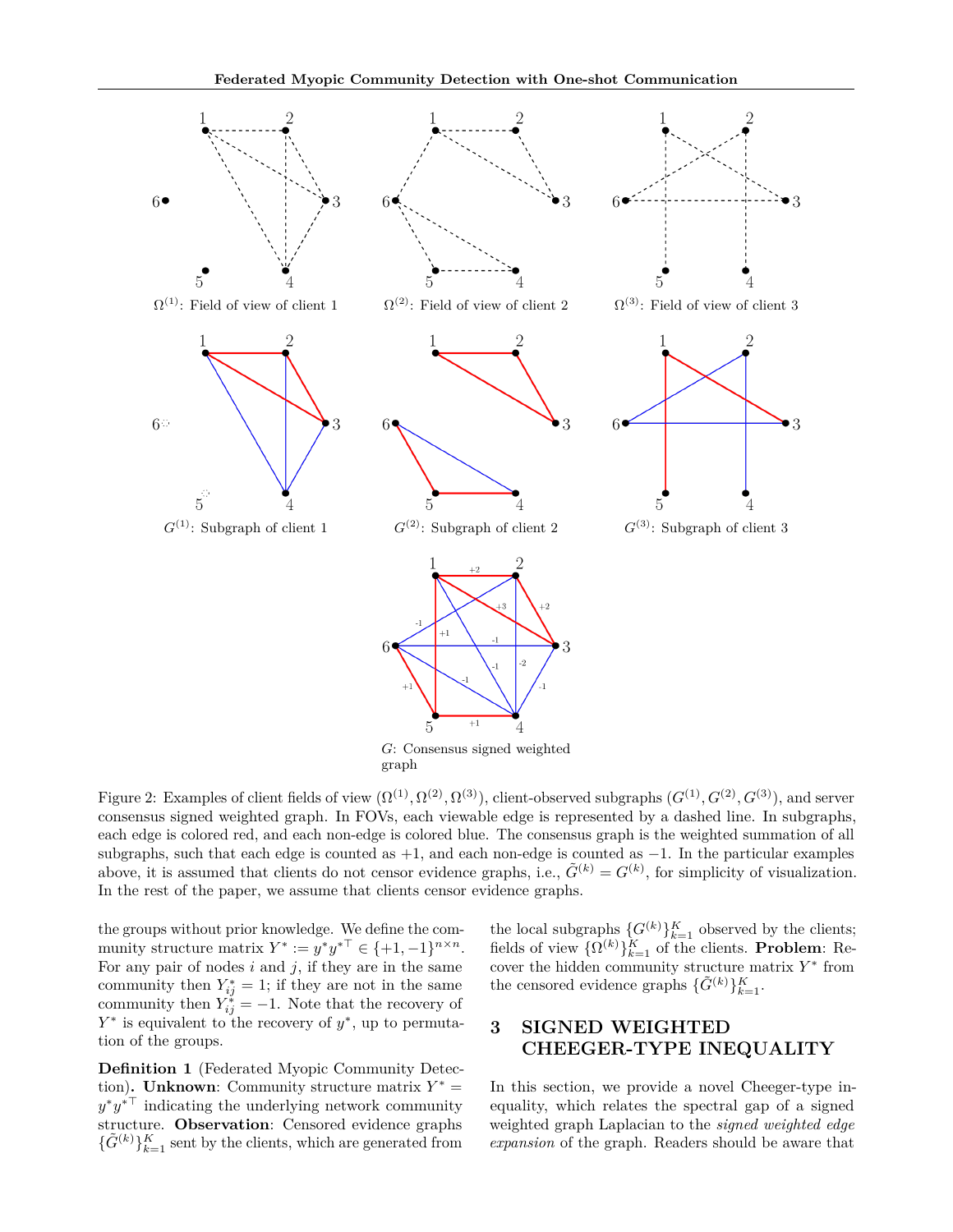the graph results in this section is general, and not limited to our model.

Assume  $G = (V, E, w)$  with  $V = [n]$  is a general weighted graph, and  $w : E \to \mathbb{R}$  is a general weight function. We use *W* to denote the corresponding weighted adjacency matrix. For any edge  $(i, j) \in E$ , we have  $W_{ij} := w(i, j)$ ; otherwise  $W_{ij} := 0$ . We define the signed weight matrix *W*<sup>+</sup>*, W*<sup>−</sup> as follows: for every en- $\text{try }(i, j), W^+_{ij} = \max(W_{ij}, 0), \text{ and } W^-_{ij} = \min(W_{ij}, 0).$ We now introduce the essential graph definitions.

**Definition 2** (Boundary of a Set). For any set  $S \subset V$ , denote its boundary as  $\partial S = \{(i, j) | i \in S, j \notin S\}$ .

**Definition 3** (Boundary Weight). For any set  $S \subset V$ , let  $w^+(\partial S)$  and  $w^-(\partial S)$  denote its signed boundary weights, and let *w*(*∂S*) denote its boundary weight, formally defined as  $w^+(\partial S) = \sum_{i \in S, j \notin S} W^+_{ij}$ ,  $w^-(\partial S) =$  $\sum_{i \in S, j \notin S} W_{ij}^-$ ,  $w(\partial S) = \sum_{i \in S, j \notin S} W_{ij}$ .

<span id="page-4-4"></span>**Definition 4** (Node Degree and Set Degree)**.** For any node  $i \in V$ , let  $d^+(i)$  and  $d^-(i)$  denote its signed node degree, and let  $d(i)$  denote its node degree, formally defined as  $d^+(i) = \sum_{j \neq i} W^+_{ij}$  $d^{-}(i) =$  $\sum_{j\neq i} W_{ij}^$  $i_j$ <sup>*i*</sup>,  $d(i) = \sum_{j \neq i} W_{ij}$ . Similarly for any set  $S \subset V$ , let  $d^+(S)$  and  $d^-(S)$  denote its signed set degree, and let  $d(S)$  denote its set degree, formally defined as  $d^+(S) = \sum_{i \in S} d^+(i)$ ,  $d^ \sum_{i \in S} d^{-}(i)$ ,  $d(S) = \sum_{i \in S} d(i)$ .  $d^-(S) =$ 

We use the shorthand notation  $d_{\min}^+ := \min_{i \in V} d^+(i)$  to denote the minimum positive node degree. We can similarly define the maximum degree  $d_{\text{max}} := \max_{i \in V} d(i)$ , and the minimum degree  $d_{\min} := \min_{i \in V} d(i)$ . We now define the signed weighted edge expansion, an important Cheeger-type constant that will be used in our analysis.

<span id="page-4-2"></span>**Definition 5** (Signed Weighted Edge Expansion)**.** Given a graph  $G = (V, E, w)$ , for any non-empty set  $S \subset V$ , let  $\phi_S^+$  and  $\phi_S^-$  denote the signed weighted edge expansion of *S*, and let  $\phi_G$  denote the signed weighted edge expansion of graph *G*, formally defined as  $\phi_S^+ = \frac{w^+(\partial S)}{d^+(S)}$  $\frac{\partial v^+(\partial S)}{\partial f^+(S)}$ ,  $\phi_S^- = w^-(\partial S)$ ,  $\phi_G =$  $\frac{1}{2}d_{\min}^+ \min_{S \subset V, d^+(S) \leq d^+(V)/2} (\phi_S^+)^2 + 2 \min_{S \subset V} \phi_S^-$ .

We use  $L := D - W$  to denote the graph Laplacian *G*, where  $D := diag(d(1), \ldots, d(n))$  is the degree matrix. Note that **1** is always an eigenvector of any graph Laplacian *L*, with the corresponding eigenvalue being 0. We use  $\lambda_1 \perp (L)$  to denote the smallest eigenvalue of L, with the corresponding eigenvector being orthogonal to **1**. As a side note, for unweighted graphs and positively weighted graphs,  $\lambda_1 \perp (L)$  is exactly equivalent to  $\lambda_2(L)$ , the second smallest eigenvalue of the graph Laplacian. This quantity is also called the algebraic connectivity of graph *G*. We now present our Cheeger-type inequality for signed weighted graphs.

<span id="page-4-3"></span>**Theorem 1** (Cheeger-type Inequality for Signed Weighted Graphs)**.** *For any general signed weighted graph G* = (*V, E, w*) *with graph Laplacian L, we have*

$$
\lambda_{\mathbf{1}^\perp}(L) \ge \phi_G.
$$

# **4 FEDERATED MYOPIC EXACT RECOVERY**

In this section, we present a central server algorithm, which recovers the hidden community structure of a network by computing a *consensus graph* and solving a semidefinite program (SDP).

<span id="page-4-0"></span>

|  |  |  |  | <b>Algorithm 1</b> Central Server Community Detection |  |  |  |
|--|--|--|--|-------------------------------------------------------|--|--|--|
|  |  |  |  |                                                       |  |  |  |

**Input:** Evidence graphs  $\{\tilde{G}^{(k)}\}_{k=1}^K$ , client fields of view  $\{\Omega^{(k)}\}_{k=1}^K$ 

**Output:** Estimated community structure matrix *Y*ˆ

- 1: Initialize G as a weighted complete graph spanned by *V*
- 2: Set all edge weights in *G* to 0
- 3: for  $k \in [K]$  do
- $4:$  **for**  $(i, j) \in \Omega^{(k)}$  **do**
- 5: **if**  $(i, j) \in \tilde{G}^{(k)}$  then
- 6:  $w(i, j) \leftarrow w(i, j) + 1$
- 7: **else**

8: 
$$
w(i,j) \leftarrow w(i,j) - 1
$$

- 9: **end if**
- 10: **end for**
- 11: **end for**
- 12:  $W \leftarrow$  weighted adjacency matrix of *G*
- 13: Solve the following semidefinite program

<span id="page-4-1"></span>
$$
\hat{Y} = \underset{Y}{\arg \max} \quad \langle W, Y \rangle
$$
\n
$$
\text{subject to} \quad Y_{ii} = 1, Y \succeq 0. \quad (1)
$$

Algorithm [1](#page-4-0) computes a consensus graph  $G = (V, E, w)$ , where  $w : E \to \mathbb{R}$  is a weight function for edges. For every client  $k$  and every pair  $(i, j)$  in the field of view of client *k*, if it is an edge in the evidence graph, the server increments the corresponding weight  $w(i, j)$  in the consensus graph by 1; otherwise, the server decrements the weight by 1. We use matrix  $W \in \mathbb{R}^{n \times n}$  to denote the weighted adjacency matrix of the consensus graph, where  $W_{ij} := w(i, j)$ . The server then solves program [\(1\)](#page-4-1) for  $\hat{Y}$ , the estimated community structure matrix.

**Claim 1.** *Efficient exact recovery of the community structure is possible. Under certain topological and statistical conditions, Algorithm [1](#page-4-0) recovers the true*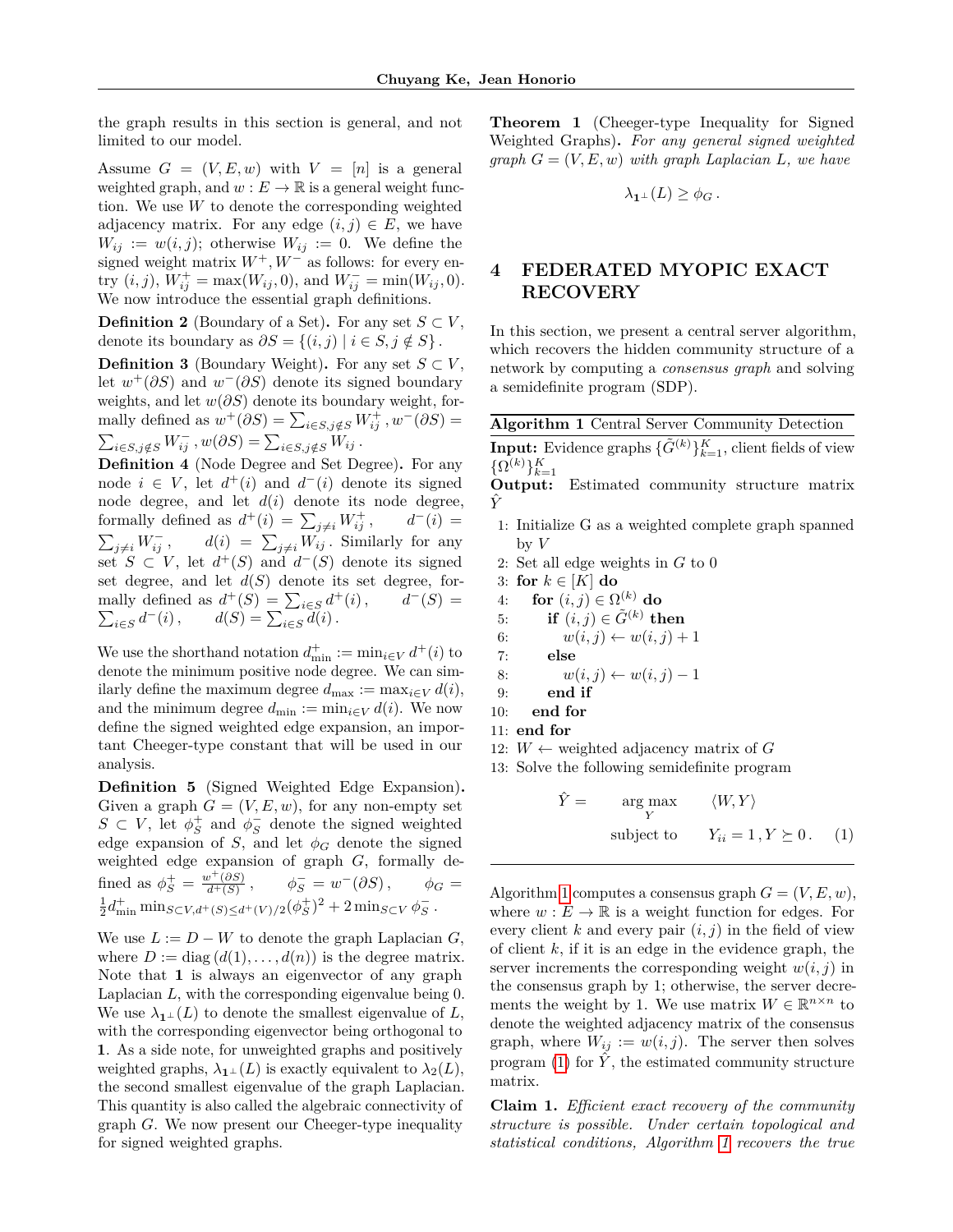*community structure matrix Y* <sup>∗</sup> *perfectly and efficiently.*

Figure [2](#page-3-0) illustrates an example federated myopic learning model with  $n = 6$  nodes and  $K = 3$  clients. We show fields of view of the clients, the local subgraphs, and the consensus weighted graph from top to bottom.

Here we list and discuss the assumptions that will be used in our analysis. For simplicity of analysis, it is assumed that the groups are balanced, i.e.,  $\mathbf{1}^\top y^* =$ 0. If the groups are unbalanced, one can solve the semidefinite program in Algorithm [1](#page-4-0) by adding an extra constraint. For example, suppose  $\mathbf{1}^\top y^* = n_0$ , where  $n_0 \neq 0$ ; then one can solve the SDP with the help of an extra constraint  $\langle Y, \mathbf{11}^\top \rangle = n_0^2$ .

We also assume that for each client, the signal and noise level parameters fulfill  $0 < q^{(k)} < p^{(k)} < 1$ . The motivation is that nodes from the same group are more likely to be connected than those from different groups. Similarly, we assume that the censorship parameter  $r^{(k)}$ is in the range  $(0, 0.5)$ . If  $r^{(k)} = 0$ , there is no censorship at all, and if  $r^{(k)} = 0.5$ , the censored evidence graph is pure noise and provides no information.

Finally, our analysis focuses on the scenario, where every client is myopic. Our model reduces to a weighted version of the stochastic block model (SBM), if clients are not myopic and observe the whole network. Recovery in the SBM has been studied extensively in prior literature [\(Abbe, 2017\)](#page-8-2). In this paper we are interested in the signal and noise level parameters, *as well as* the network FOV topology of the clients (i.e.,  $\{\Omega^{(k)}\}_{k=1}^K$ ). Thus we focus on the myopic regime.

### **4.1 Exact Recovery Conditions**

In this section, we investigate the conditions for efficient exact recovery of the community structure in a federated myopic learning model. We say an algorithm achieves *exact recovery*, if the estimated community structure matrix  $\hat{Y}$  is identical to the true matrix  $Y^*$ . Our analysis provides provable guarantee of efficient exact recovery through Algorithm [1.](#page-4-0)

Before we proceed, we first introduce the definition of the *signed consensus graph*.

<span id="page-5-2"></span>**Definition 6** (Signed Consensus Graph)**.** For a consensus graph *G* with the weighted adjacency matrix *W* as in Algorithm [1,](#page-4-0) and the community structure matrix  $Y^*$  as in Definition [1,](#page-3-1) we use  $\bar{G}$  to denote the graph generated from the adjacency matrix  $\mathbb{E}[W] \circ Y^*$ , where  $\circ$  denotes the Hadamard product. We call  $\bar{G}$  the signed consensus graph of *G*.

Naturally,  $\phi_{\bar{G}}$  is defined as the edge expansion of the signed consensus graph  $G$  as in Definition [5.](#page-4-2) For the readers' convenience, here we restate the optimization problem in Algorithm [1:](#page-4-0)

<span id="page-5-0"></span>
$$
\begin{array}{ll}\n\text{maximize} & \langle W, Y \rangle \\
\text{subject to} & Y_{ii} = 1, Y \succeq 0. \tag{2}\n\end{array}
$$

It is clear that in Algorithm [1,](#page-4-0) the computation of the weighted adjacency matrix *W* and the signed consensus graph  $G$  can be done in polynomial time in terms of  $n$ . Also note that Problem [\(2\)](#page-5-0) is a semidefinite program. It is known that semidefinite programs are convex and can be solved efficiently in polynomial time using existing solvers [\(Boyd et al., 2004\)](#page-8-3). Thus the whole server algorithm can be run in polynomial time efficiently.

It remains to prove the correctness of Algorithm [1.](#page-4-0) In other words, we want to know under what conditions, Problem [\(2\)](#page-5-0) returns the correct community structure matrix  $Y^*$  from input  $W$ , the weighted adjacency matrix of the consensus graph. For simplicity of presentation, we define a signal coefficient  $s_{ij}^{(k)}$  for every node pair  $i, j \in V$  and every client  $k \in [K]$  as follows. If pair  $(i, j) \notin \Omega^{(k)}$ , we define  $s_{ij}^{(k)} := 0$ . Otherwise, we define  $s_{ij}^{(k)} := p^{(k)} + r^{(k)} - 2p^{(k)}r^{(k)}$  if  $y_i^* = y_j^*$ , and  $s_{ij}^{(k)} := q^{(k)} + r^{(k)} - 2q^{(k)}r^{(k)}$  if  $y_i^* \neq y_j^*$ . We now present our main theorem.

**Theorem 2** (Exact Recovery of Community Structure)**.** *For a federated myopic learning model*  $\mathcal{M}(n, K, \{\Omega^{(k)}, p^{(k)}, q^{(k)}, r^{(k)}\}_{k=1}^K \mid y^*)$  *with the signed consensus graph G*, if  $\phi_{\bar{G}} > 0$  *and* 

<span id="page-5-1"></span>
$$
\max_{i \in V} \left| \sum_{j \in V, k \in [K]} s_{ij}^{(k)} (1 - s_{ij}^{(k)}) \right| = O\left(\frac{\phi_{\tilde{G}}^2 - \phi_{\tilde{G}} \log n}{\log n}\right),\tag{3}
$$

*then Problem* [\(2\)](#page-5-0) *achieves exact recovery of the com* $munity$  structure, *i.e.*,  $\hat{Y} = Y^* = y^*y^{*\top}$ , *in polynomial time with probability tending to* 1*.*

# **5 IMPOSSIBILITY OF CLIENT LOCAL RECOVERY**

In this section, we investigate the information-theoretic lower bounds for any algorithm to recover the local community structure from a single client's evidence graph  $\tilde{G}^{(k)} = (V^{(k)}, \tilde{E}^{(k)})$ . One question may rise from Algorithm [1](#page-4-0) is whether it is possible for the clients to run the semidefinite program (or any other algorithm) *locally*, and obtain correct local community structure, *without* sending the information to the server. This is often unwanted from a federated learning point of view, as the community structure information should be kept confidential. As a result, we are interested in an *impossibility* guarantee for any client to recover its local community structure without the assistance of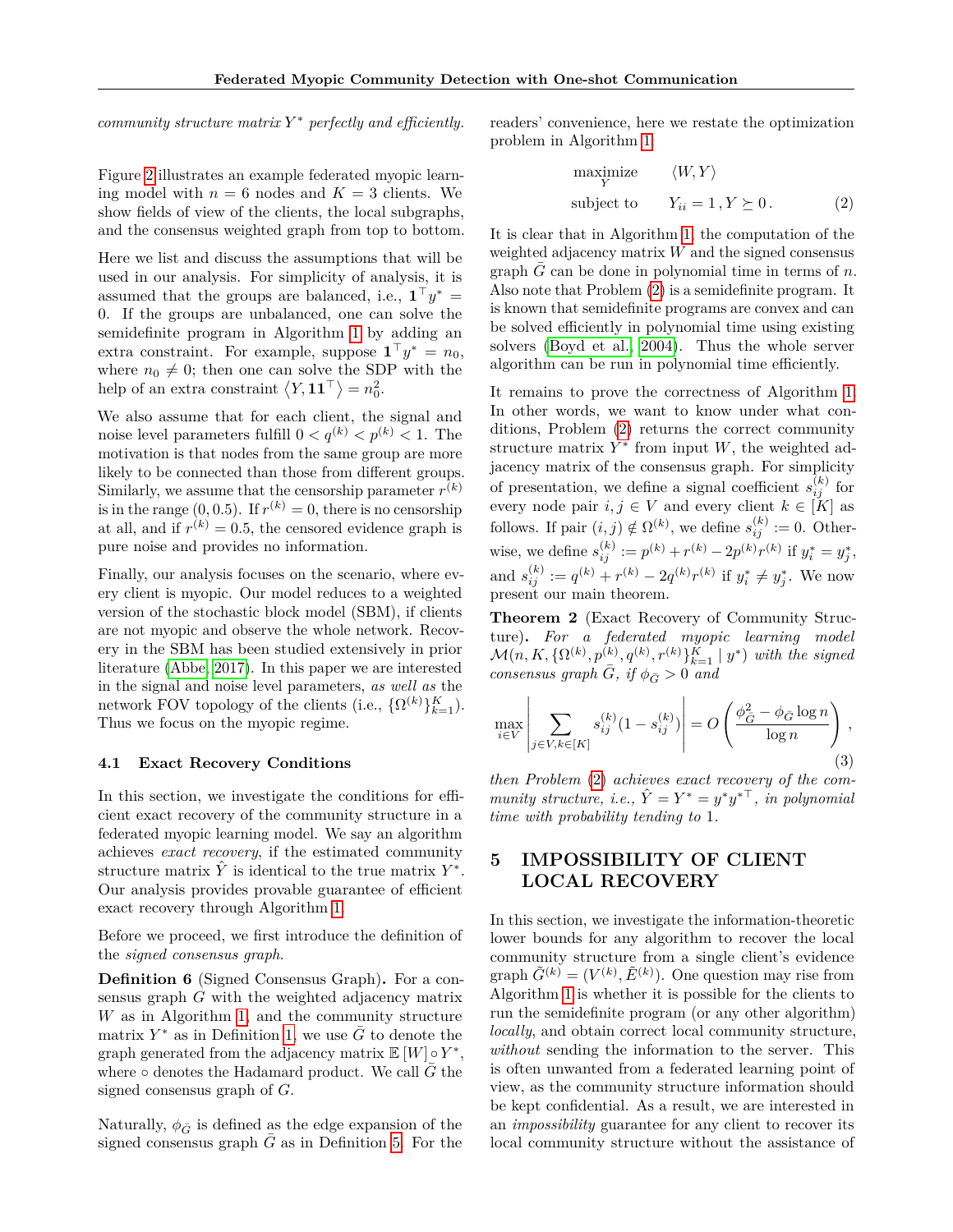a server. Equivalently, this provides an impossibility guarantee for the server to recover the local community structure from a single client's input.

Consider client  $k \in [K]$ . Intuitively, for any node that is not in  $V^{(k)}$ , there is no way to recover its label. We define a subgraph community structure matrix  $Y^{(k)*} \in \{+1, -1\}^{n^{(k)} \times n^{(k)}},$  as the matrix obtained by removing all rows and columns that are not in  $V^{(k)}$ . As a side note, it is worth mentioning that recovery the true edge set  $E^{(k)}$  from the censored edge set  $\tilde{E}^{(k)}$ is very difficult, as the probability of recovering any single edge is  $1 - r$ .

For simplicity, we introduce two client signal coefficients  $s_+^{(k)}, s_-^{(k)}$ , where  $s_+^{(k)} := p^{(k)} + r^{(k)} - 2p^{(k)}r^{(k)}$ , and  $s_{-}^{(k)} := q^{(k)} + r^{(k)} - 2q^{(k)}r^{(k)}$ . We now present the impossibility theorem.

**Theorem 3.** *For each client*  $k \in [K]$ *, any algorithm a learner could use to guess the local community structure Y* (*k*)<sup>∗</sup> *will fail with probability at least* 1*/*2*, if*

<span id="page-6-3"></span>
$$
\frac{(1 - 2r^{(k)})^2 (p^{(k)} - q^{(k)})^2}{\min(s_+^{(k)}(1 - s_+^{(k)}), s_-^{(k)}(1 - s_+^{(k)}))} = O\left(\frac{n^{(k)}}{|\Omega^{(k)}|}\right).
$$
\n(4)

# <span id="page-6-2"></span>**6 ILLUSTRATIVE EXAMPLES**

We first discuss the relationship between the proposed signed weighted edge expansion  $\phi_G$ , the regular Cheeger constant  $h(G)$ , and the Laplacian matrix  $L$ , for any general graph *G*. The case-by-case discussion in Appendix [A](#page-10-0) is broken down into three parts: 1) *G* as an unweighted graph; 2)  $G$  as a positively weighted graph; and 3) *G* as a signed weighted graph.

It is worth highlighting that the regular Cheeger constant  $h(G)$  is only defined for unweighted graphs. The Laplacian matrix of any positively weighted graph is always positive semidefinite, which can be proved by invoking Gershgorin circle theorem and the diagonal dominance property. Algebraically, diagonal dominance requires that  $|d(i)| = \left| \sum_{j \neq i} W_{ij} \right| \geq \sum_{j \neq i} |W_{ij}|$  for every node *i*. The direction above, however, does not hold in the case of signed weighted graphs. If there exists some  $W_{ij}$  that is less than 0, The right-hand side will be strictly greater than the left-hand side, thus breaking diagonal dominance of the Laplacian. To this end, the proposed signed weighted edge expansion  $\phi_G$  and Theorem [1](#page-4-3) provides a one-way guarantee for positive semidefiniteness of the Laplacian: if  $\phi_G$  is nonnegative, then the related graph Laplacian is positive semidefinite.

Consider the following example graphs in Figure [3.](#page-6-0)

<span id="page-6-0"></span>

Figure 3: Signed weighted graph with one edge perturbation. In each graph, a red edge has a positive weight of 1. The blue edge is the the perturbed edge: its weight goes from 1 to −1. The signed weighted edge expansion  $\phi_G$  of every graph is recorded in Table [1.](#page-6-1)

Every graph is a signed weighted graph with  $n =$ 10 nodes. A red edge is assigned a weight of 1 and remains constant. The blue edge is a variable edge: its weight is assigned to be  $1, 0.5, 0, -0.5$  and 1 in each iteration respectively. We check the signed weighted edge expansion of each graph and report the values in Table [1.](#page-6-1) Note that in terms of the signed weighted edge expansion  $\phi_G$ , the complete graph is the most robust one, and the star graph is the least. We also test if the graph Laplacians are positive semidefinite and mark the results in italic font. The test shows that the Laplacian of a star graph is more prone to the perturbation of a negatively weighted edge without breaking PSD, while the complete graph is less prone.

<span id="page-6-1"></span>Table 1: Signed weighted edge expansion  $\phi_G$  of every graph in Figure [3](#page-6-0) with different weights assigned to the blue edge. Graphs breaking positive semidefiniteness are marked in italic font.

|          | Perturbed Edge Weight |           |              |         |         |  |  |
|----------|-----------------------|-----------|--------------|---------|---------|--|--|
|          |                       | 0.5       | $\mathbf{0}$ | $-0.5$  | $-1$    |  |  |
| Star     | 0.02                  | 0.01      | $-0.00$      | $-1.00$ | $-2.00$ |  |  |
| Regular  | 0.17                  | 0.11      | 0.06         | $-0.94$ | $-1.94$ |  |  |
| Complete |                       | 1.39 1.29 | 1.19         | 0.19    | $-0.81$ |  |  |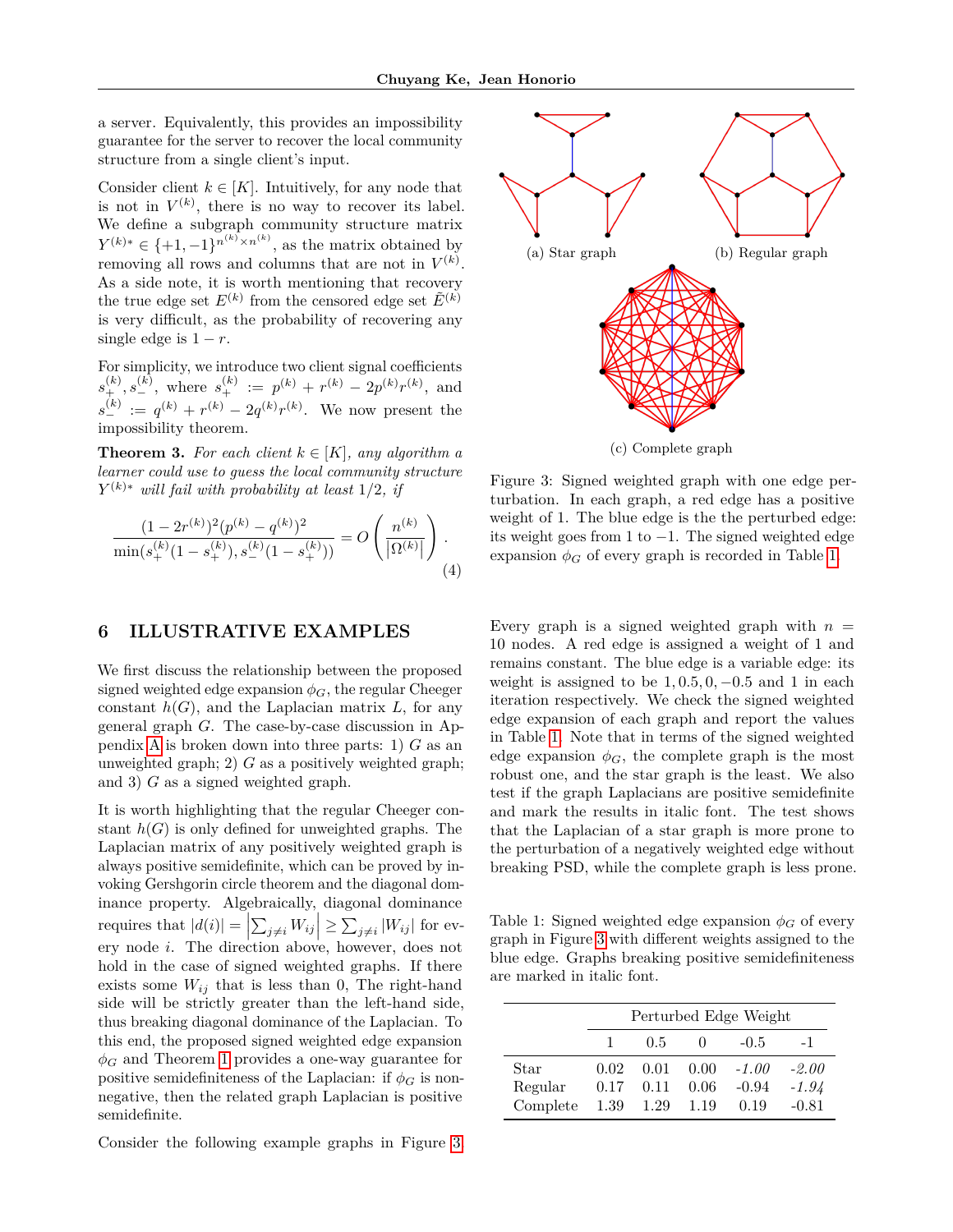#### **6.1 Simulation Results**

In this section, we validate the proposed Algorithm [1](#page-4-0) and Theorem [2](#page-5-1) through synthetic experiments.

**Experiment 1**: We test the proposed algorithm on a small graph using CVX. We fix the parameters *p, q* and *r* to be the same across all clients. In particular, we set  $p = 0.9, q = 0.1$ . The number of nodes is fixed to be  $n = 30$ . We control the field of view of each client as follows: every client randomly samples *M* nodes, and the FOV of the client is the complete subgraph spanned by the sampled nodes. Thus, the parameters are the size of the field of view *M*, and the number of clients *K*. These are the x-axis and y-axis in Figure [4,](#page-7-0) respectively. Furthermore, we are interested in comparing two regimes. One is the *multiview regime*, in which there are few clients (maximum of 20), but every client sends an evidence graph with a high signalto-noise ratio  $(r = 0.1)$ . The other one is the *federated regime*, in which there are many clients (maximum of 200), but every client sends a noisy evidence graph  $(r = 0.4).$ 

We run Algorithm [1](#page-4-0) and check agreement between the recovered label vector  $\hat{y}$ , and the ground truth vector  $y^*$ . We solve the semidefinite program in Algorithm [1](#page-4-0) using CVX [\(Grant and Boyd, 2014,](#page-9-16) [2008\)](#page-9-17). For each pair of parameters, we calculate the empirical probability that the recovered label vector is identical to the ground truth. The experiment shows that exact recovery of the community structure can be achieved in both regimes, with a tradeoff between the signal-to-noise ratio and the number of clients.

**Experiment 2**: We test the proposed algorithm on a large scale graph. In this experiment we fix the number of nodes *n* to be 10 000. It is known that CVX can be inefficient to solve large scale semidefinite programs due to the large memory cost. To test the proposed algorithm with more nodes, we implement a gradient method SDP solver [Yurtsever et al. \(2021\)](#page-9-18).

We fix the parameters  $p, q$  and  $r$  to be the same across all clients. In particular, we set  $p = 0.9, q = 0.1$ , and  $r = 0.1$ . The number of clients *K* iterates from 1000 to 10 000 with an interval of 1000, and every client randomly observes a subgraph of only  $M = 20$  nodes. We run the experiment for 10 trials.

We report the average number of correctly recovered labels, and the empirical probability of exact recovery, in Figure [5.](#page-8-4) Our result suggests that even in the highly sparse, large scale case (10 000 nodes in total, each client observes only 0*.*2% of the graph), exact recovery of the community structure can be achieved efficiently through the proposed federated learning algorithm.

**Experiment 3**: We test the runtime scalability of the

<span id="page-7-0"></span>

Figure 4: Validating Algorithm [1](#page-4-0) using CVX. The xaxis is the size of FOV of each client, and the y-axis is the number of clients in the federation. Even in the highly noisy case (federated regime), with a large number of clients, the central server is able to recover the community structure of the network perfectly. There is tradeoff between the amount of signal sent by each client (decided by the size of FOV, as well as the signal and noise levels), and the number of clients in the federation.

gradient method SDP solver on a large scale graph. We iterate *n* from 1000 to 10 000 with an interval of 1000. We set  $p = 0.9, q = 0.1, r = 0.1, M = 20, \text{ and } K = n$ . We report the runtime of the gradient method SDP solver in Figure [6.](#page-8-5) The runtime can be fitted almost perfectly by a third order polynomial, suggesting the efficiency of the method.

As a comparison, when *n* is set to 1000, CVX SDPT3 solver takes 36.26 seconds, and our gradient method solver takes only 2.86. When *n* is set to 2000, CVX SDPT3 solver runs out of 16GB memory, and our gradient method solver succeeds and takes only 16.66 seconds.

**Experiment 4.1**: We validate Theorem [2](#page-5-1) through simulation. In this experiment we fix the number of nodes *n* to be 1000, and set  $K = 500$ ,  $M = 20$ . In the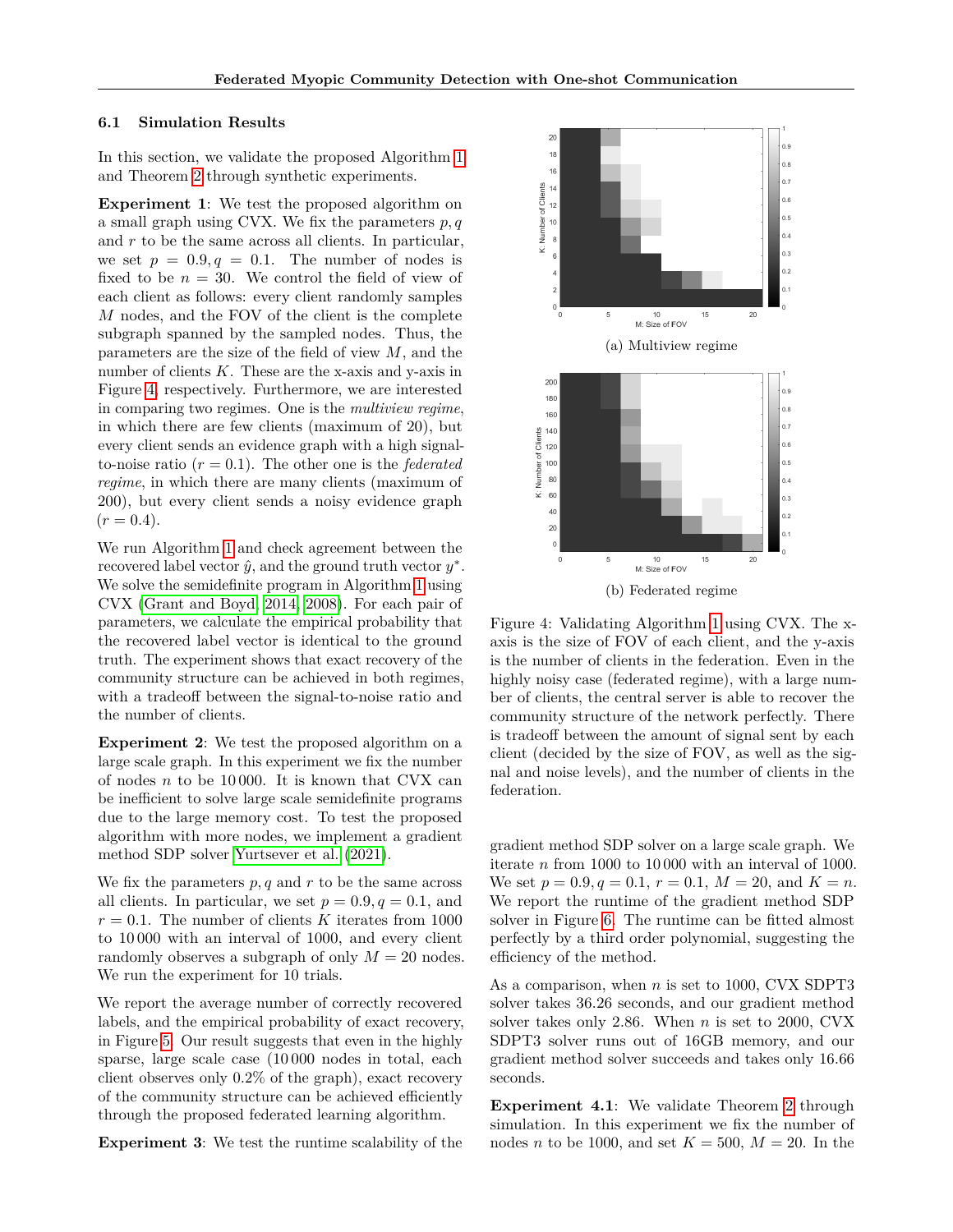<span id="page-8-4"></span>

Figure 5: Validating Algorithm [1](#page-4-0) using gradient method SDP solver [\(Yurtsever et al., 2021\)](#page-9-18). The x-axis is the number of clients in the federation. In a large scale network with  $n = 10000$ , even each client has a limited observation of  $M = 20$ , with a large number of clients, the central server is able to recover the community structure of the network perfectly.

<span id="page-8-5"></span>

Figure 6: Runtime of the gradient method SDP solver versus the number of nodes. The runtime can be fitted almost perfectly by a third order polynomial, suggesting the efficiency of the method.

experiment the signal parameters *p* and *q* iterate over the range (0*,* 1), with an interval of 0*.*05. We run 20 trials for each pair of *p* and *q*. We test cases with *r* being 0*.*1, 0*.*25, and 0*.*4, respectively.

We set 
$$
C := \frac{\phi_G^2 - \phi_{\bar{G}} \log n}{\log n \max_{i \in V} |\sum_{j \in V, k \in [K]} s_{ij}^{(k)} (1 - s_{ij}^{(k)})|}
$$
 in the

x-axis, which is equal to the right-hand side of [\(3\)](#page-5-1) divided by its left-hand side. We report the average number of correctly recovered labels, and the empirical probability of exact recovery, in Figure [7.](#page-8-6) Our result suggests that if *C* is greater than a threshold, the proposed algorithm performs well and recovers the underlying community structure with high probability. This matches our theoretic findings in Theorem [2.](#page-5-1)

**Experiment 4.2**: We run the same experiment as in 4.1 but with different sizes of subgraphs. In this case we fix  $r = 0.1$ . We test cases with *M* being 20, 40, and 80, respectively. We report the results in Figure [8.](#page-8-7) Again, our result suggests that as long as *C* is greater than a constant threshold, the proposed algorithm performs

<span id="page-8-6"></span>

Figure 7: Simulations using different values of signal parameters *p* and *q*, and censorship parameter *r*. The x-axis is set by *C*, and the y-axis is the number of recovered labels and the empirical probability of exact recovery, respectively. This matches our theoretic findings in Theorem [2.](#page-5-1)

well and recovers the underlying community structure with high probability. This again matches our theoretic findings in Theorem [2.](#page-5-1)

<span id="page-8-7"></span>

Figure 8: Simulations using different values of signal parameters *p* and *q*, and size of subgraphs *M*. The x-axis is set by *C*, and the y-axis is the number of recovered labels and the empirical probability of exact recovery, respectively. This matches our theoretic findings in Theorem [2.](#page-5-1)

### **Acknowledgements**

This material is based upon work supported by the National Science Foundation under Grant No. 1716609- IIS.

#### **References**

- <span id="page-8-2"></span>E. Abbe. Community detection and stochastic block models: recent developments. *The Journal of Machine Learning Research*, 18(1):6446–6531, 2017.
- <span id="page-8-0"></span>A. Barik and J. Honorio. Exact support recovery in federated regression with one-shot communication. *arXiv preprint arXiv:2006.12583*, 2020.
- <span id="page-8-3"></span>S. Boyd, S. P. Boyd, and L. Vandenberghe. *Convex optimization*. Cambridge university press, 2004.
- <span id="page-8-1"></span>J. C. Bronski and L. DeVille. Spectral theory for dynamics on graphs containing attractive and repulsive interactions. *SIAM Journal on Applied Mathematics*, 74(1):83–105, 2014.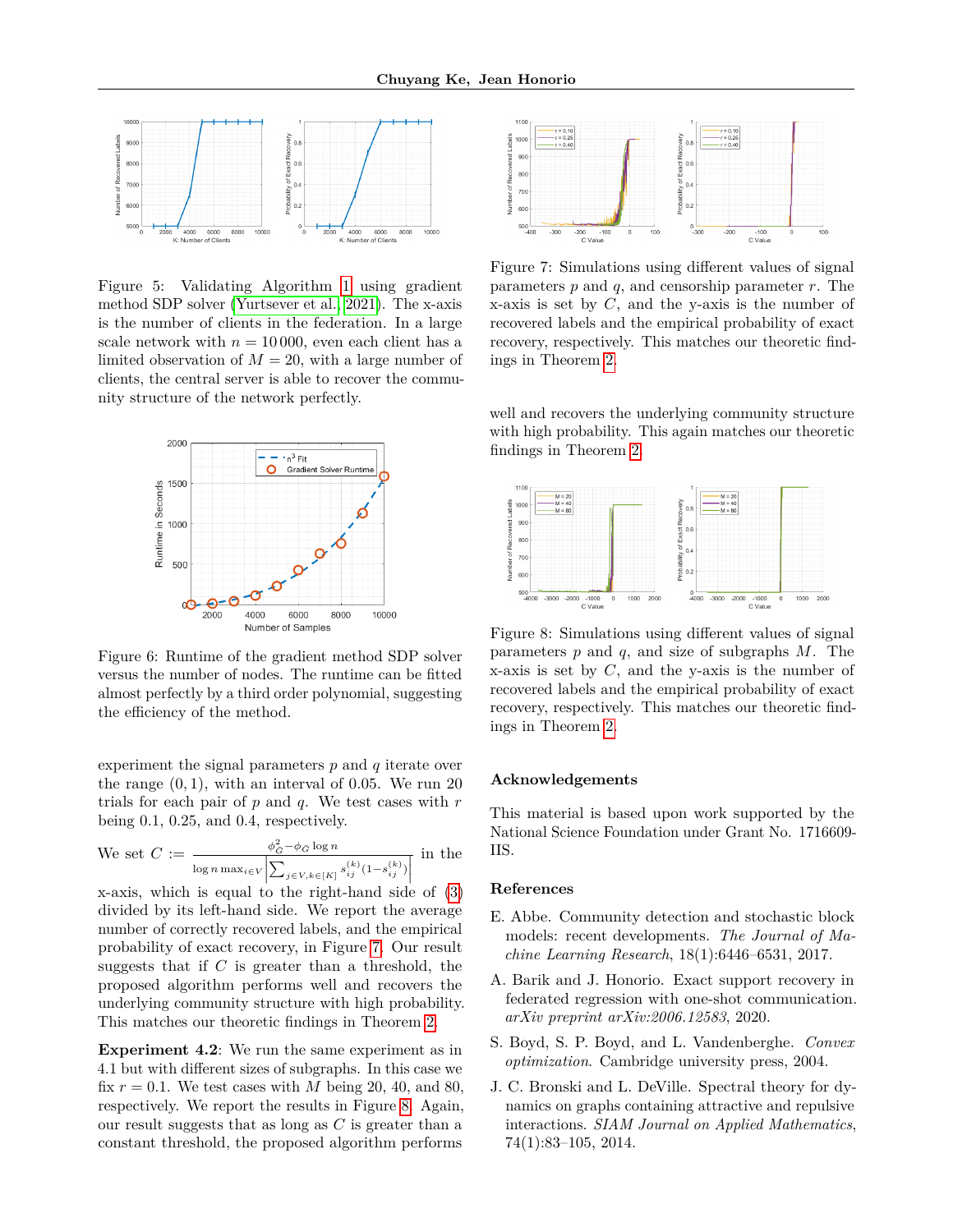- <span id="page-9-20"></span>T. M. Cover. *Elements of information theory*. John Wiley & Sons, 1999.
- <span id="page-9-12"></span>M. Cucuringu, P. Davies, A. Glielmo, and H. Tyagi. Sponge: A generalized eigenproblem for clustering signed networks. In *The 22nd International Conference on Artificial Intelligence and Statistics*, pages 1088–1098. PMLR, 2019.
- <span id="page-9-14"></span>P. Doreian and A. Mrvar. Partitioning signed social networks. *Social Networks*, 31(1):1–11, 2009.
- <span id="page-9-15"></span>I. Giotis and V. Guruswami. Correlation clustering with a fixed number of clusters. *Theory OF Computing*, 2:249–266, 2006.
- <span id="page-9-9"></span>A. Grammenos, R. Mendoza-Smith, J. Crowcroft, and C. Mascolo. Federated principal component analysis. *Neural Information Processing Systems*, 33, 2020.
- <span id="page-9-17"></span>M. Grant and S. Boyd. Graph implementations for nonsmooth convex programs. In V. Blondel, S. Boyd, and H. Kimura, editors, *Recent Advances in Learning and Control*, Lecture Notes in Control and Information Sciences, pages 95–110. Springer-Verlag Limited, 2008. [http://stanford.edu/~boyd/graph\\_](http://stanford.edu/~boyd/graph_dcp.html) [dcp.html](http://stanford.edu/~boyd/graph_dcp.html).
- <span id="page-9-16"></span>M. Grant and S. Boyd. CVX: Matlab software for disciplined convex programming, version 2.1. [http:](http://cvxr.com/cvx) [//cvxr.com/cvx](http://cvxr.com/cvx), Mar. 2014.
- <span id="page-9-0"></span>M. A. Javed, M. S. Younis, S. Latif, J. Qadir, and A. Baig. Community detection in networks: A multidisciplinary review. *Journal of Network and Computer Applications*, 108:87–111, 2018.
- <span id="page-9-2"></span>C. Ke and J. Honorio. Information-theoretic limits for community detection in network models. *Advances in Neural Information Processing Systems*, 31, 2018.
- <span id="page-9-1"></span>S. Kelley, M. Goldberg, M. Magdon-Ismail, K. Mertsalov, and A. Wallace. Defining and discovering communities in social networks. In *Handbook of Optimization in Complex Networks*, pages 139–168. Springer, 2012.
- <span id="page-9-13"></span>A. V. Knyazev. Signed laplacian for spectral clustering revisited. *arXiv preprint arXiv:1701.01394*, 1, 2017.
- <span id="page-9-5"></span>J. Konečn`y, M. Brendan, and D. Ramage. Federated optimization: Distributed optimization beyond the datacenter. *Neural Information Processing Systems, Workshop on Optimization for Machine Learning*, 2015.
- <span id="page-9-4"></span>J. Konečn`y, M. Brendan, F. Yu, P. Richtárik, A. Suresh, and D. Bacon. Federated learning: Strategies for improving communication efficiency. *Neural Information Processing Systems, Workshop on Private Multi-Party Machine Learning*, 2016.
- <span id="page-9-11"></span>J. Kunegis, S. Schmidt, A. Lommatzsch, J. Lerner, E. W. De Luca, and S. Albayrak. Spectral analysis of signed graphs for clustering, prediction and

visualization. In *Proceedings of the 2010 SIAM International Conference on Data Mining*, pages 559–570. SIAM, 2010.

- <span id="page-9-6"></span>T. Li, A. K. Sahu, A. Talwalkar, and V. Smith. Federated learning: Challenges, methods, and future directions. *IEEE Signal Processing Magazine*, 37(3): 50–60, 2020.
- <span id="page-9-8"></span>B. McMahan, E. Moore, D. Ramage, S. Hampson, and B. A. y Arcas. Communication-efficient learning of deep networks from decentralized data. In *Artificial Intelligence and Statistics*, pages 1273–1282. PMLR, 2017.
- <span id="page-9-10"></span>P. Mercado, A. Gautier, F. Tudisco, and M. Hein. The power mean laplacian for multilayer graph clustering. In *International Conference on Artificial Intelligence and Statistics*, pages 1828–1838. PMLR, 2018.
- <span id="page-9-3"></span>K. Smith. 60 incredible and interesting twitter stats and statistics, Jan 2020. URL [https://www.brandwatch.com/blog/](https://www.brandwatch.com/blog/twitter-stats-and-statistics/) [twitter-stats-and-statistics/](https://www.brandwatch.com/blog/twitter-stats-and-statistics/).
- <span id="page-9-19"></span>J. A. Tropp. User-friendly tail bounds for sums of random matrices. *Foundations of computational mathematics*, 12(4):389–434, 2012.
- <span id="page-9-7"></span>Q. Yang, Y. Liu, T. Chen, and Y. Tong. Federated machine learning: Concept and applications. *ACM Transactions on Intelligent Systems and Technology (TIST)*, 10(2):1–19, 2019.
- <span id="page-9-21"></span>B. Yu. Assouad, fano, and le cam. In *Festschrift for Lucien Le Cam*, pages 423–435. Springer, 1997.
- <span id="page-9-18"></span>A. Yurtsever, J. A. Tropp, O. Fercoq, M. Udell, and V. Cevher. Scalable semidefinite programming. *SIAM Journal on Mathematics of Data Science*, 3 (1):171–200, 2021.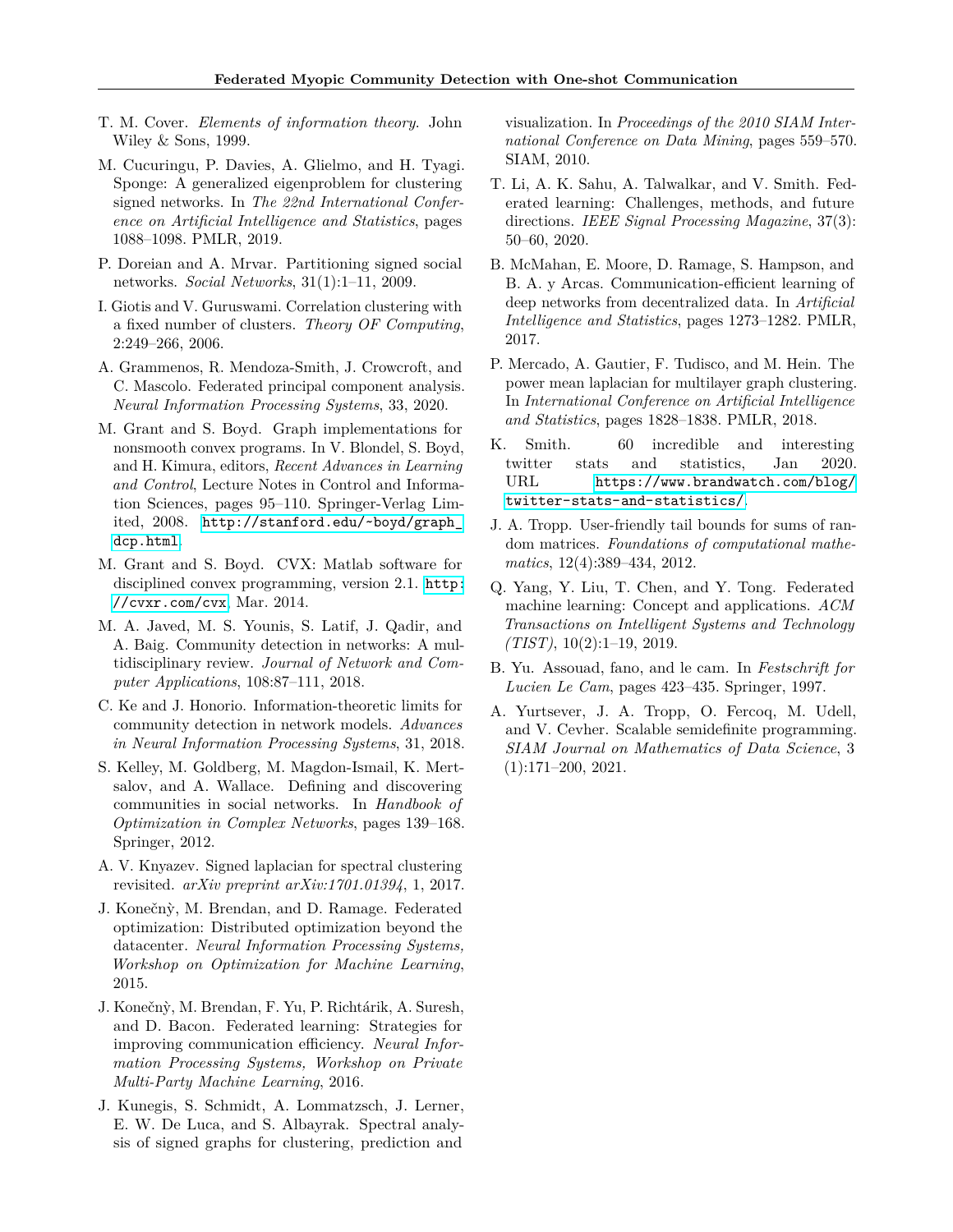# **Supplementary Material: Federated Myopic Community Detection with One-shot Communication**

# <span id="page-10-0"></span>**A ADDITIONAL DISCUSSION OF ILLUSTRATIVE EXAMPLES**

Here we continue the discussion in Section [6.](#page-6-2)

**Unweighted Graphs.** Suppose  $G = (V, E)$  is an unweighted graph. Recall that the definition of the regular Cheeger constant *h*(*S*) of a non-empty set  $S \subset V$  and the graph *G* is defined as  $h(S) = \frac{|\partial S|}{|S|}$ , and  $h(G) =$  $\min_{S \subset V, |S| \le n/2} h(S)$ . The classical Cheeger inequality states that the spectral gap  $\lambda_2(G)$  fulfills

$$
\lambda_2(G) \ge \frac{h(G)^2}{2d_{\max}} = \min_{S \subset V, |S| \le n/2} \left\{ \frac{|\partial S|^2}{2d_{\max} |S|^2} \right\}.
$$

Without loss of generality, an unweighted graph can be reduced to a general weighted graph, by setting  $W_{ij} = 1$  if there exists an edge between *i* and *j*. As a result, our signed weighted edge expansion  $\phi_G$  of a unweighted graph simplifies to

$$
\lambda_2(G) \ge \phi_G = \min_{S \subset V, |S| \le |E|} \left\{ \frac{d_{\min} |\partial S|^2}{2|S|^2} \right\}.
$$

Here we would like to compare the lower bound provided by the classical Cheeger inequality and our novel result. Intuitively, the term  $\frac{|\partial S|^2}{|S|^2}$  $\frac{\partial S}{\partial |S|^2}$  provides a tighter bound in the classical Cheeger inequality than in ours (because of the  $|S| \le n/2$  constraint instead of  $|S| \le |E|$ , but the term  $\frac{1}{d_{\text{max}}}$  can be much worse than the term  $d_{\text{min}}$  in our bound, which is at least 1 if the graph is connected.

One may criticize that in our bound  $d_{\min}$  could be 0 in some cases, making the whole bound useless. We want to clarify that it is not true. If  $d_{\text{min}} = 0$ , there must exist some isolated node *i* and the graph is disconnected. In that case the edge expansion in both versions will be 0 by picking  $S = \{i\}$ , thus even the classical Cheeger inequality will not provide any insight about the spectral gap.

**Positively Weighted Graphs.** We now assume  $G = (V, E, w)$  is a positively weighted graph, with edge weight  $W_{ij} \geq 0$  for every  $i \neq j$ . We also assume all non-zero edge weights in *G* are bounded between  $\alpha$  and  $\beta$  with  $\alpha \geq \beta > 0$ . Although the regular Cheeger constant  $h(G)$  is only defined for unweighted graphs, comparison with  $\phi_G$  is possible by introducing the following unweighted indicator graph  $G' = (V, E')$ , where  $E' = \{(i, j) | W_{ij} > 0\}$ . In other words, an edge in  $G'$  indicates a positively weighted edge in the original graph  $G$ . Then we have *β* 2 *α*<sup>2</sup></sup> $\phi$ <sup>*G*</sup> ≤  $\phi$ <sup>*G*</sup> ≤  $\frac{\alpha^2}{\beta}$  $\frac{\alpha^2}{\beta}\phi_{G'}$  for any positively weighted graph *G*. Thus, the edge expansion of a positively weighted graph is bounded by the edge expansion of the corresponding unweighted indicator graph multiplied by a constant factor (decided by the extreme weights of the graph).

**Signed Weighted Graphs.** It would be hard to make general claims about the edge expansion if the graph edge weights are allowed to be negative. Intuitively, with more negatively weighted edges, the Laplacian is more likely to break positive semidefiniteness. Thus, the negatively weighted edges can be interpreted as perturbation in the Laplacian matrix, i.e., making non-diagonal entries positive. This gives rise to a question: what network topology is more robust to the perturbation of negatively weighted edges, without breaking positive semidefiniteness of the Laplacian? The question is also related to the federated myopic learning model, because without positive definiteness it would be impossible to recover the network structure using the SDP approach.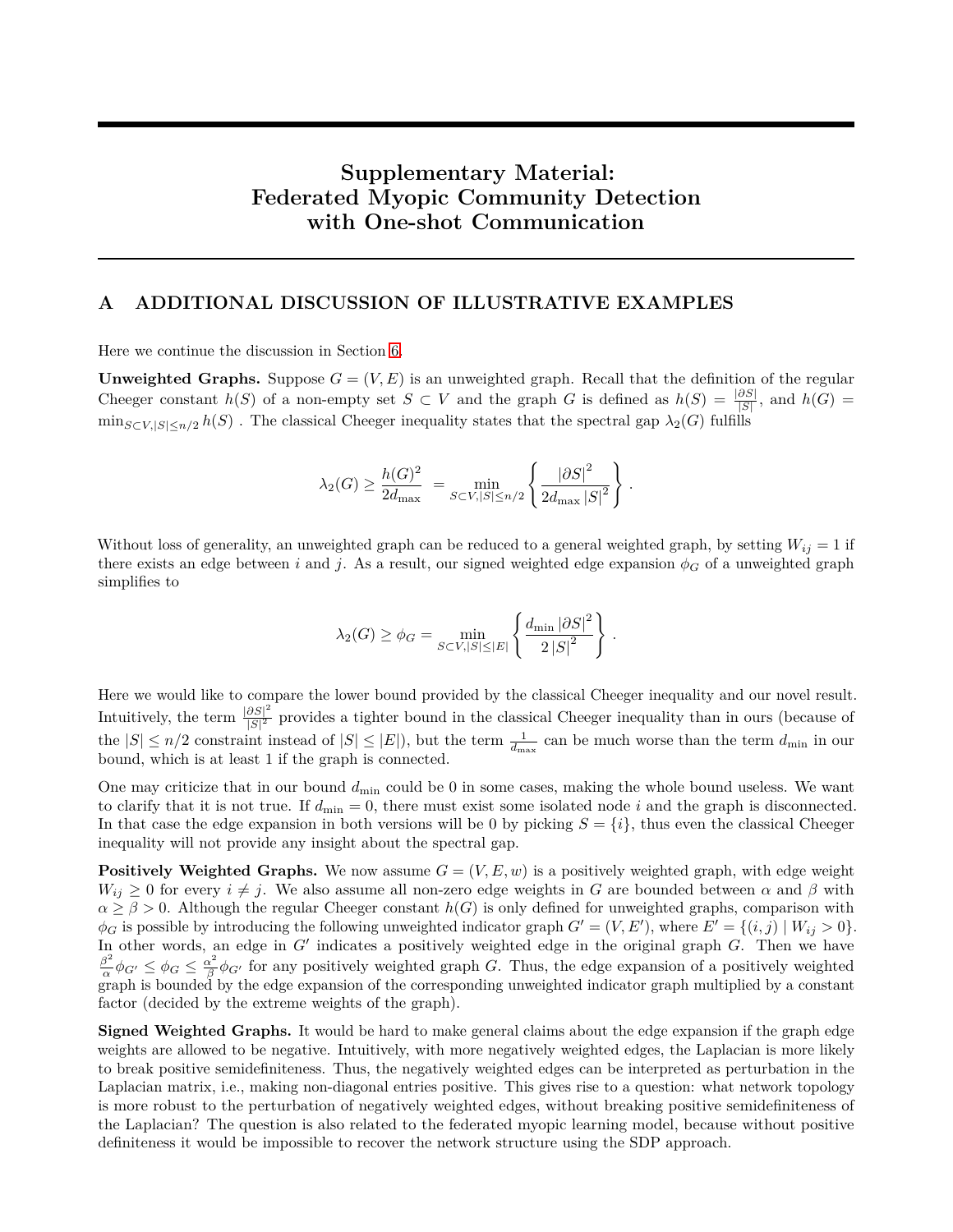### **B PROOF OF THEOREM [1](#page-4-3)**

In this section, we provide the proof of the Cheeger-type inequality for signed weighted graphs as stated in Theorem [1.](#page-4-3) Recall that  $G = (V, E, w)$  is a general weighted graph, W is the weighted adjacency matrix, D is the degree matrix, and  $L = D - W$  is the graph Laplacian.

First we introduce the following definitions and lemmas that will be used later in the proof.

**Definition 7** (Rayleigh Quotient). Let  $L = D - W$  be an  $n \times n$  graph Laplacian matrix, where *D* is the degree matrix, and *W* is the weighted adjacency matrix. The *Rayleigh Quotient* of a vector  $v \in R^n$  with respect to *L* is defined as

$$
R_L(v) := \frac{v^\top L v}{v^\top v} = \frac{\sum_{i < j} W_{ij} (v_i - v_j)^2}{v^\top v}.
$$

Similarly, the signed Rayleigh Quotients are defined as

$$
R_L^+(v) := \frac{\sum_{i < j} W_{ij}^+(v_i - v_j)^2}{v^\top v}, \qquad R_L^-(v) := \frac{\sum_{i < j} W_{ij}^-(v_i - v_j)^2}{v^\top v}.
$$

Note that  $R_L(v) = R_L^+(v) + R_L^-(v)$ .

<span id="page-11-0"></span>Using the variational characterization of eigenvalues, it follows that  $\lambda_{\mathbf{1}^{\perp}}(L) = \min_{v \perp \mathbf{1}} R_L(v)$ . **Lemma 1.** *For any non-zero*  $\alpha \in \mathbb{R}$ *, it follows that* 

$$
R_L(v) = R_L(\alpha v) \, .
$$

<span id="page-11-1"></span>*Proof.* Note that  $R_L(\alpha v) = \frac{(\alpha v)^{\top} L(\alpha v)}{(\alpha v)^{\top} (\alpha v)} = R_L(v)$ . **Lemma 2.** For any  $\delta \in \mathbb{R}$  and  $v \in \mathbb{R}^n$ ,  $v \perp \mathbf{1}$ , it follows that

$$
R_L^+(v) \ge R_L^+(v + \delta \mathbf{1}).
$$

*Proof.* Starting from the right-hand side, we have

$$
R_L^+(v + \delta \mathbf{1}) = \frac{\sum_{i < j} W_{ij}^+ ((v_i + \delta) - (v_j + \delta))^2}{\sum_i (v_i + \delta)^2}
$$
\n
$$
= \frac{\sum_{i < j} W_{ij}^+ (v_i - v_j)^2}{\sum_i (v_i + \delta)^2}
$$
\n
$$
= \frac{\sum_{i < j} W_{ij}^+ (v_i - v_j)^2}{\sum_i (v_i^2 + \delta^2 + 2\delta v_i)}
$$
\n
$$
= \frac{\sum_{i < j} W_{ij}^+ (v_i - v_j)^2}{\sum_i v_i^2 + n\delta^2 + 2\delta \sum_i v_i}
$$
\n
$$
= \frac{\sum_{i < j} W_{ij}^+ (v_i - v_j)^2}{\sum_i v_i^2 + n\delta^2}
$$
\n
$$
\leq \frac{\sum_{i < j} W_{ij}^+ (v_i - v_j)^2}{\sum_i v_i^2}
$$
\n
$$
= R_L^+(v) .
$$

We now proceed to prove the main theorem. Our proof takes a constructive approach: if we can construct any witness set  $S, S' \subset V$  with  $d^+(S) \leq d^+(V)/2$  fulfilling  $\lambda_{\mathbf{1}^\perp}(L) \geq \frac{1}{2}d_{\min}^+(\phi_S^+)^2 + 2\phi_{S'}^-$ , then it follows from Definition [5](#page-4-2) that  $\lambda_1 \perp (L) \ge \phi_G = \frac{1}{2} d_{\min}^+ \min_{S \subset V, d^+(S) \le d^+(V)/2} (\phi_S^+)^2 + 2 \min_{S \subset V} \phi_S^-$ .

 $\Box$ 

 $\Box$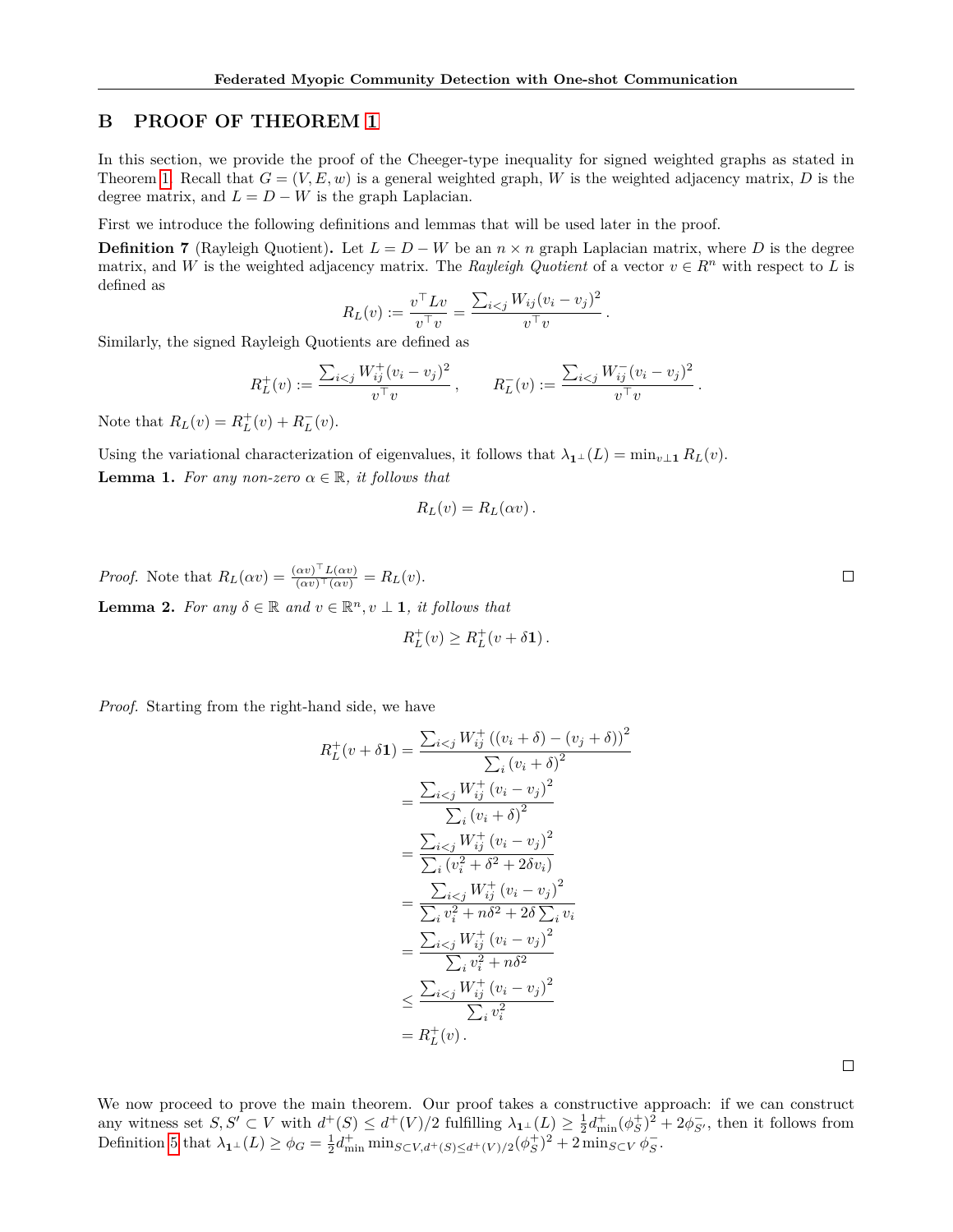*Proof of Theorem [1.](#page-4-3)* Suppose *v* is the eigenvector associated with the eigenvalue  $\lambda_1 \perp (L)$ . By definition, it follows that  $v \perp \mathbf{1}$ . By Lemma [1,](#page-11-0) without loss of generality we assume that the eigenvector v has unit norm, i.e.,  $||v|| = 1$ . We also assume that *v* is sorted in ascending order, i.e.,  $v_1 \leq \cdots \leq v_n$ .

Let *m* be the smallest integer, such that  $\sum_{i=1}^{m+1} d^+(i) > \frac{1}{2}d^+(V)$ . Then  $v - v_m \mathbf{1}$  is centered at *m*. We can find  $\alpha, \alpha' > 0$ , such that

$$
\alpha^2 (v_1 - v_m)^2 + \alpha^2 (v_n - v_m)^2 = 1, \qquad \alpha'^2 v_1^2 + \alpha'^2 v_n^2 = 1.
$$

Denote  $u = \alpha(v - v_m 1)$  $u = \alpha(v - v_m 1)$  $u = \alpha(v - v_m 1)$ , and  $u' = \alpha' v$ . By Lemma 1 and [2,](#page-11-1) it follows that  $R_L^+(u) \leq R_L^+(v)$ , and  $R_L^-(u') = R_L^-(v)$ . Our goal is to prove

<span id="page-12-0"></span>
$$
\lambda_{\mathbf{1}^{\perp}}(L) = R_L(v) = R_L^+(v) + R_L^-(v) \ge R_L^+(u) + R_L^-(u') \ge \frac{1}{2} d_{\min}^+(\phi_S^+)^2 + 2\phi_{S'}^-. \tag{5}
$$

for some  $S, S' \subset V$  with  $d^+(S) \leq d^+(V)/2$ .

We first prove the positive part  $R_L^+(u) \geq \frac{1}{2} d_{\min}^+(\phi_S^+)^2$  of [\(5\)](#page-12-0). The proof of the negative part will be similar.

We define a random variable *t* on the support  $[u_1, u_n]$ , with probability density function  $f(t) = 2 |t|$ . One can verify that  $\int_{t=u_1}^{u_n} 2 |t| = 1$  because  $u_1^2 + u_n^2 = 1$ , thus  $f(t)$  is a valid probability density function. Then, for any interval [*a, b*], it follows that the probability of *t* falling in the interval is

$$
\mathbb{P}\left\{a \le t \le b\right\} = \int_{t=a}^{b} 2|t| = -a^2 \operatorname{sgn}(a) + b^2 \operatorname{sgn}(b) .
$$

It can be verified that

<span id="page-12-1"></span>
$$
(a-b)^{2}/2 \le \mathbb{P}\left\{a \le t \le b\right\} \le |a-b| \left(|a|+|b|\right),\tag{6}
$$

in the range  $[-1, 1]$ . We construct a random set  $S_t := \{i \mid u_i \le t\}$ . Note that we have  $\sum_{i=1}^m d^+(i) \ge \frac{1}{2}d^+(V)$ , and  $u_m = 0$ . As a result, if  $t \leq 0$ , we have  $\min(d^+(S_t), d^+(V \setminus S_t)) = d^+(S_t)$ , otherwise  $\min(d^+(S_t), d^+(V \setminus S_t)) =$  $d^+(V \setminus S_t)$ . By Definition [4,](#page-4-4) we obtain

$$
\mathbb{E}\left[d^+(S_t)\right] = \sum_i \mathbb{P}\left\{u_i \leq t\right\} d^+(i), \qquad \mathbb{E}\left[d^+(V \setminus S_t)\right] = \sum_i \mathbb{P}\left\{u_i \geq t\right\} d^+(i).
$$

It follows that

$$
\mathbb{E}\left[\min(d^+(S_t), d^+(V \setminus S_t))\right] = \sum_{i \le m} \mathbb{P}\left\{u_i \le t \le 0\right\} d^+(i) + \sum_{i > m} \mathbb{P}\left\{u_i \ge t > 0\right\} d^+(i)
$$

$$
= \sum_i u_i^2 d^+(i).
$$

We now analyze the positive boundary weight of  $S_t$ . It follows that

E

$$
[w^{+}(\partial S_{t})] = \mathbb{E}\left[\sum_{i \in S_{t}, j \notin S_{t}} W_{ij}^{+}\right]
$$
  
\n
$$
= \sum_{i < j} \mathbb{P}\left\{u_{i} \leq t \leq u_{j}\right\} W_{ij}^{+}
$$
  
\n
$$
\leq \sum_{i < j} |u_{i} - u_{j}| (|u_{i}| + |u_{j}|) W_{ij}^{+}
$$
  
\n
$$
\leq \sqrt{\sum_{i < j} (u_{i} - u_{j})^{2} W_{ij}^{+}} \sqrt{\sum_{i < j} (|u_{i}| + |u_{j}|)^{2} W_{ij}^{+}}
$$
  
\n
$$
= \sqrt{R_{L}^{+}(u) \sum_{i} u_{i}^{2}} \sqrt{\sum_{i < j} (|u_{i}| + |u_{j}|)^{2} W_{ij}^{+}}
$$
  
\n
$$
\leq \sqrt{\frac{R_{L}^{+}(u)}{d_{\min}^{+}}} \sum_{i} u_{i}^{2} d^{+}(i) \sqrt{2 \sum_{i} u_{i}^{2} d^{+}(i)}
$$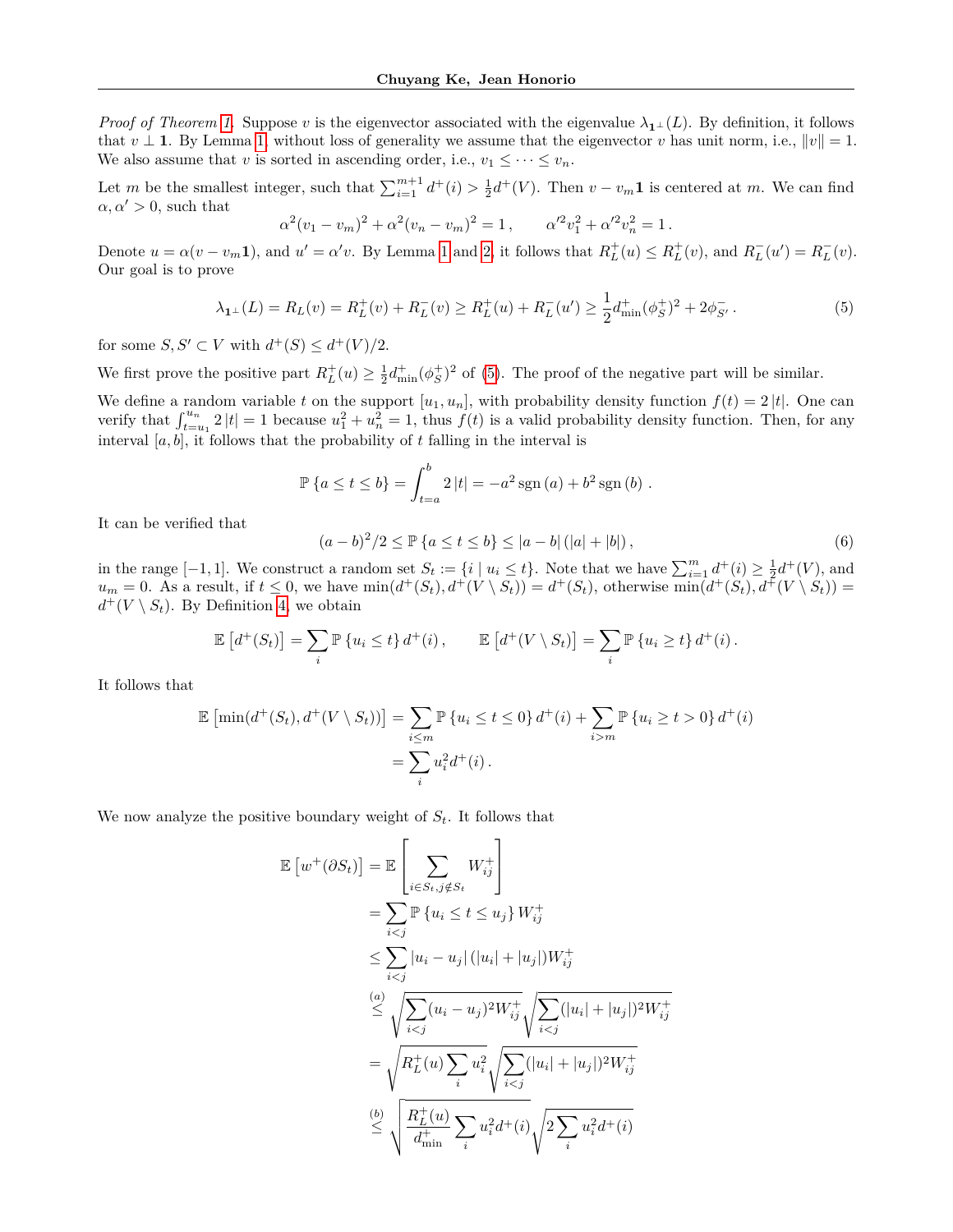$$
= \sqrt{\frac{2R_L^+(u)}{d_{\min}^+}} \cdot \mathbb{E}\left[\min(d^+(S_t), d^+(V \setminus S_t))\right],
$$

where (a) follows from the Cauchy-Schwarz inequality, and (b) follows from the definition of node degree and picking the minimum positive node degree. Rearranging the inequality above gives us

$$
\mathbb{E}\left[\sqrt{\frac{2R_L^+(u)}{d_{\min}^+}}\min(d^+(S_t),d^+(V\setminus S_t)) - w^+(\partial S_t)\right] \geq 0.
$$

Note that inside the expectation is a function of *t*. Thus, there exists some *t* fulfilling

$$
\sqrt{\frac{2R_L^+(u)}{d_{\min}^+}} \min(d^+(S_t), d^+(V \setminus S_t)) - w^+(\partial S_t) \ge 0,
$$

which leads to

<span id="page-13-0"></span>
$$
R_L^+(u) \ge \frac{1}{2} d_{\min}^+(\phi_{S_t}^+)^2 = \frac{1}{2} d_{\min}^+\left(\frac{w^+(\partial S_t)}{d^+(S_t)}\right)^2,
$$
\n<sup>(7)</sup>

under the condition of  $d^+(S_t) \leq d^+(V)/2$ .

The proof of the negative part of [\(5\)](#page-12-0) is similar. Instead of using the random variable  $t$  on the support  $[u_1, u_n]$ , we define a new random variable  $t'$  on the support  $[u'_1, u'_n]$ . We use the same probability density function  $f(t') = 2|t'|$ , so  $(6)$  still holds for  $t'$ . For the negative boundary weight, we have

$$
\mathbb{E}\left[w^-(\partial S_{t'})\right] = \mathbb{E}\left[\sum_{i \in S_{t'}, j \notin S_{t'}} W_{ij}^-\right]
$$
  
\n
$$
= \sum_{i < j} \mathbb{P}\left\{u'_i \le t' \le u'_j\right\} W_{ij}^-\right]
$$
  
\n
$$
\stackrel{(a)}{\leq} \frac{1}{2} \sum_{i < j} (u'_i - u'_j)^2 W_{ij}^-\right]
$$
  
\n
$$
= \frac{1}{2} R_L^-(u') \sum_i u'_i^2
$$
  
\n
$$
\stackrel{(b)}{\leq} \frac{1}{2} R_L^-(u').
$$

where (a) follows from the left-hand side of [\(6\)](#page-12-1), and (b) follows from the fact that  $\sum_i u_i^2 \ge u_1^2 + u_n^2 = 1$ . Thus, there exists some  $t'$  fulfilling

<span id="page-13-1"></span>
$$
R_L^-(u') \ge 2\phi_{S_{t'}}^- = 2w^-(\partial S_{t'}).
$$
\n(8)

 $\Box$ 

Combining [\(7\)](#page-13-0) and [\(8\)](#page-13-1) completes our proof of [\(5\)](#page-12-0).

## **C PROOF OF THEOREM [2](#page-5-1)**

Before going into the proof details, we first discuss the connection between the edge expansion  $\phi_{\bar{G}}$ , the exact recovery task (as in Theorem [2\)](#page-5-1), and the types of graphs (as in Section [6\)](#page-6-2), in the context of our federated myopic model.

Recall that in our federated myopic learning model, *W* is the weighted adjacency matrix computed by the server, as in Algorithm [1.](#page-4-0) Intuitively, for every pair  $i$  and  $j$ ,  $\mathbb{E}[W_{ij}]$  represents the average connection strength between these two nodes in the network. In other words, if  $\mathbb{E}[W_{ij}] > 0$ , node *i* and *j* are more likely to be in the same community; if  $\mathbb{E}[W_{ij}] < 0$ , they are more likely to be in different communities. In the proof we will show that  $\sum_{k \in [K]} s_{ij}^{(k)} = \mathbb{E}[W_{ij}]$ . We call  $(i, j)$  a "good" edge if  $\sum_{k \in [K]} s_{ij}^{(k)} y_i^* y_j^* = \mathbb{E}[W_{ij}] y_i^* y_j^* > 0$ , and a "bad" edge if  $\sum_{k \in [K]} s_{ij}^{(k)} y_i^* y_j^* = \mathbb{E} [W_{ij}] y_i^* y_j^* < 0$ . By Definition [6,](#page-5-2) the adjacency matrix of  $\bar{G}$  is  $\mathbb{E} [W] \circ Y^*$ . As a consequence,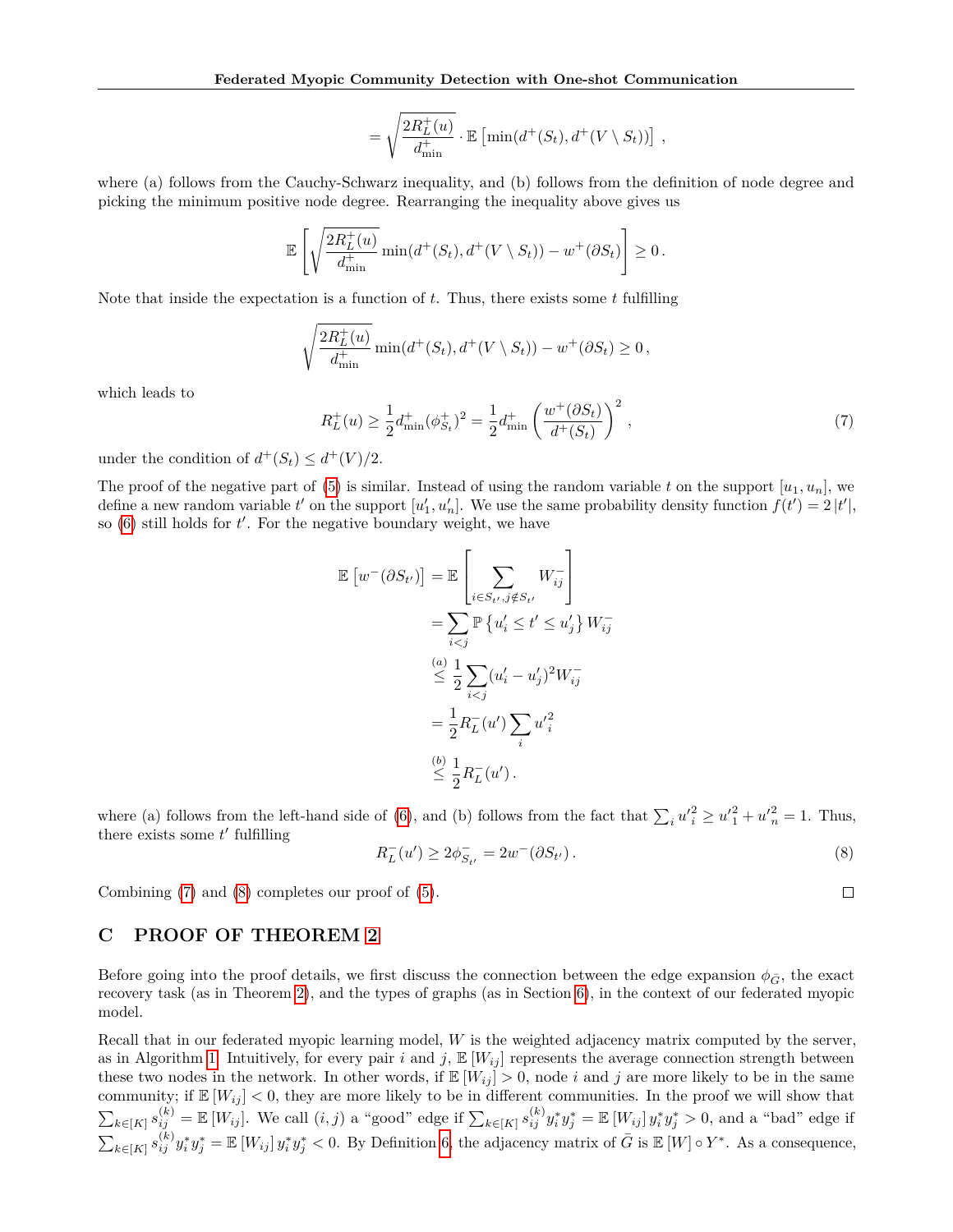the signed consensus graph  $\bar{G}$  and the corresponding edge expansion  $\phi_{\bar{G}}$  are heavily related to the chance of successful community detection. In the proof we use  $L^*$  to denote the graph Laplacian of  $\bar{G}$ . We show that successful exact recovery requires that the second smallest eigenvalue of  $L^*$  is strictly positive. By Theorem [1,](#page-4-3) this is fulfilled as long as the edge expansion  $\phi_{\bar{G}}$  is strictly positive.

Now we discuss two types of graphs characterized by the signed consensus graph  $\bar{G}$  and the signed weight matrix  $\mathbb{E}[W] \circ Y^*$ .

**Positively Weighted Graphs.** In this case, every entry in  $\mathbb{E}[W] \circ Y^*$  is greater than or equal to 0. This implies that every edge in the graph is a "good" edge. Community detection is easy in this case, as long as the graph is connected. In fact, exact recovery in this case can be achieved through a greedy algorithm: the algorithm adds the first node to either community, and then adds the neighboring nodes to the same community if they are connected by a positive edge  $W_{ij} > 0$ , or adds them to the other community if connected by a negative edge  $W_{ij}$  < 0. The algorithm repeats until all nodes are assigned to a community. The edge expansion  $\phi_{\bar{G}}$  is strictly positive in this case.

**Signed Weighted Graphs.** In this case, every entry in  $\mathbb{E}[W] \circ Y^*$  is greater than, less than, or equal to 0. Community detection is harder, since "bad" edges exist in this case. One can see that the simple greedy algorithm described above will not be able to find consistent assignments because of the "bad" edges. Just like the experiments in Figure [3](#page-6-0) and Table [1,](#page-6-1) the chance of successful community detection depends on how many negative entries exist in  $\mathbb{E}[W] \circ Y^*$  and how negative the entries are: recovery becomes hard if there are many "bad" edges, or some edges are "really bad." The edge expansion  $\phi_{\bar{G}}$  can be positive or negative in this case.

In the proof of Theorem [2,](#page-5-1) we will characterize the relationship between the chance of exact recovery and the edge expansion  $\phi_{\bar{G}}$  in a more rigorous way.

### **C.1 Main Proof**

For every client *k* with evidence graph  $\tilde{G}^{(k)}$ , we introduce a weighted matrix  $W^{(k)}$  defined as follows. For every pair  $(i, j)$ , if  $(i, j) \notin \Omega^{(k)}$  we assign  $W_{ij}^{(k)} = 0$ . If  $(i, j) \in \Omega^{(k)}$  and  $(i, j)$  is an edge in  $\tilde{G}^{(k)}$ , we assign  $W_{ij}^{(k)} = 1$ ; otherwise we assign  $W_{ij}^{(k)} = -1$ . From Algorithm [1,](#page-4-0) one can see that the server weighted adjacency matrix is the summation of the clients' weighted matrices, i.e.,  $W = \sum_{k \in [K]} W^{(k)}$ .

We take a primal-dual witness approach to show that the SDP [\(2\)](#page-5-0) achieves exact recovery. For the readers' convenience, here we restate the SDP [\(2\)](#page-5-0):

$$
\begin{aligned} & \underset{Y}{\text{maximize}} && \langle W, Y \rangle \\ & \text{subject to} && Y_{ii} = 1 \,, Y \succeq 0 \,. \end{aligned}
$$

Suppose the Lagrangian dual variables are  $\Lambda$  (for  $Y_{ii} = 1$ ) and *B* (for  $Y \succeq 0$ ), respectively, where  $\Lambda$  is a diagonal matrix of size  $\mathbb{R}^{n \times n}$ , and  $B \succeq 0$  is a PSD matrix of the same size. The Lagrangian dual problem of [\(2\)](#page-5-0) is

$$
\begin{array}{ll}\n\text{minimize} & \text{tr}\left(\Lambda\right) \\
\text{subject to} & \Lambda \text{ is diagonal}, \Lambda - W \succeq 0. \tag{9}\n\end{array}
$$

We now list the Karush–Kuhn–Tucker (KKT) conditions for a primal and dual pair (*Y,*Λ*, B*) to be optimal.

$$
\Lambda - W - B = 0, \qquad \qquad \text{(Stationarity)}
$$
\n
$$
Y_{ii} = 1, \quad Y \succeq 0, \qquad \qquad \text{(Primal Feasibility)}
$$
\n
$$
\langle B, Y \rangle = 0. \qquad \qquad \text{(Dual Feasibility)}
$$
\n
$$
\langle B, Y \rangle = 0. \qquad \qquad \text{(Complementary Slackness)}
$$

To guarantee  $Y^* = y^*y^{*\top}$  is an optimal solution to the SDP [\(2\)](#page-5-0), all KKT conditions need to be fulfilled. First note that *Y* ∗ fulfills [\(Primal Feasibility\)](#page-14-0) trivially. Next, combining [\(Stationarity\)](#page-14-1) and [\(Complementary Slackness\)](#page-14-2), we obtain that an optimal solution must fulfill

<span id="page-14-4"></span><span id="page-14-3"></span><span id="page-14-2"></span><span id="page-14-1"></span><span id="page-14-0"></span>
$$
\langle \Lambda - W, Y^* \rangle = 0. \tag{10}
$$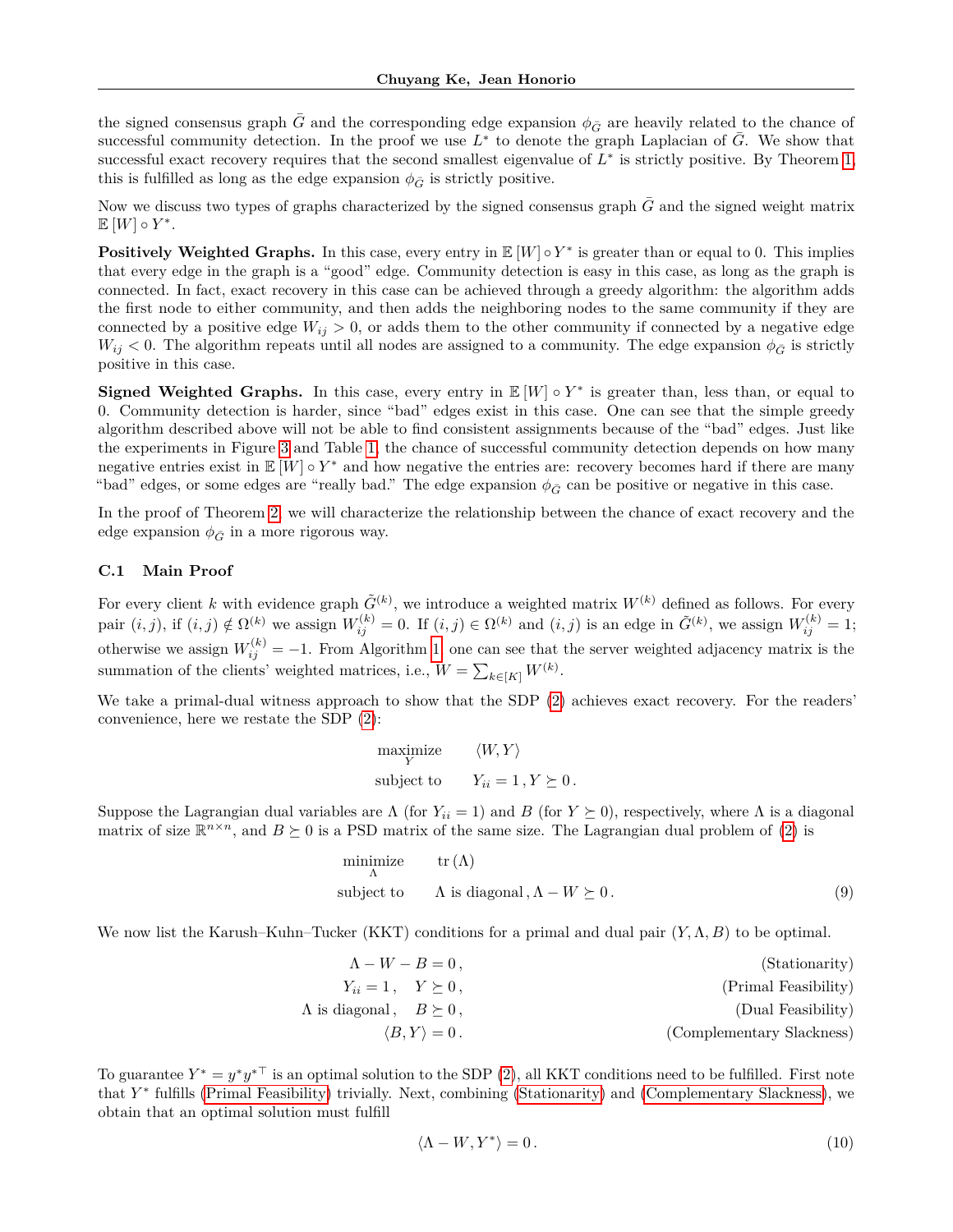To fulfill [\(10\)](#page-14-3), we can construct the dual variables  $\Lambda^*$  and *B* as follows:  $\Lambda_{ii}^* := \sum_{j \neq i} W_{ij} y_i^* y_j^*$  for every  $i \in [n]$ , and  $B^* := \Lambda^* - W$ . Then it only remains to prove that our construction  $(Y^*, \Lambda^*, \check{B}^*)$  fulfills [\(Dual Feasibility\)](#page-14-4) and [\(Complementary Slackness\)](#page-14-2), i.e.,

$$
B^*=\Lambda^* - W \succeq 0\,.
$$

One can verify that by our constriction,  $y^*$  is always an eigenvector of  $\Lambda^* - W$  with the corresponding eigenvalue of 0. Thus the inequality above is equivalent to

$$
\lambda_2(\Lambda^* - W) \ge 0,\tag{11}
$$

The KKT conditions, once fulfilled, guarantee that  $Y^* = y^*y^{*\top}$  is an optimal solution to the primal problem. However there could exist other sets of primal and dual variables satisfy all KKT conditions above. To illustrate this, we construct a set of example primal and dual variables  $(\tilde{Y}, \tilde{\Lambda}, \tilde{B})$  as follows:  $\tilde{Y} := 11^{\top}$  is the all-one matrix,  $\tilde{\Lambda}_{ii} := \sum_{j \neq i} W_{ij}$  for every  $i \in [n]$ , and  $\tilde{B} := \tilde{\Lambda} - W$ . One can verify that  $(\tilde{Y}, \tilde{\Lambda}, \tilde{B})$  fulfill all KKT conditions above, and as a result,  $\tilde{Y} = 11^{\top}$  is an optimal solution to the primal SDP.

To ensure that  $Y^* = y^*y^{*\top}$  is the *unique* optimal solution to [\(2\)](#page-5-0) and eliminate all other undesirable solutions, we present the following lemma about uniqueness.

**Lemma 3** (Uniqueness Condition)**.** *The SDP* [\(2\)](#page-5-0) *achieves exact recovery and returns the unique optimal solution*  $Y^* = y^* y^{* \top}, \; i j$ 

$$
\lambda_2(\Lambda^*-W)>0\,,
$$

where  $\Lambda^*$  is a diagonal matrix, such that  $\Lambda_{ii}^* = \sum_{j \neq i} W_{ij} y_i^* y_j^*$  for every  $i \in [n]$ .

*Proof.* First note that  $(Y^*, \Lambda^*, B^*)$  constructed above fulfill all KKT conditions given that  $\lambda_2(\Lambda^* - W) \geq 0$ . Thus  $Y^* = y^* y^{*T}$  is an optimal solution to the SDP [\(2\)](#page-5-0).

Now, by enforcing the strict inequality  $\lambda_2(\Lambda^* - W) > 0$ , we obtain that for every vector *v* that is not a multiple of  $y^*$ , we have  $\langle \Lambda^* - W, vv^\top \rangle > 0$  strictly. Thus to fulfill the optimality condition [\(10\)](#page-14-3), the solution *Y* must be a multiple of  $Y^*$ . Furthermore, given the constraint  $Y_{ii} = 1$  [\(Primal Feasibility\)](#page-14-0), the only possible optimal solution that fulfills all KKT conditions is *Y* ∗ .  $\Box$ 

We now begin to prove the main theorem.

*Proof of Theorem [2.](#page-5-1)* We first investigate the value of  $W_{ij}^{(k)}$ . If  $(i, j)$  is not observed by client *k*, the value of  $W_{ij}^{(k)}$  is 0. Otherwise, if  $Y_{ij}^* = 1$ , we obtain that  $W_{ij}^{(k)} = 1$  with probability  $p^{(k)}(1 - r^{(k)}) + (1 - p^{(k)})r^{(k)} = s_{ij}^{(k)}$ , and  $W_{ij}^{(k)} = -1$  with probability  $1 - s_{ij}^{(k)}$ . Similarly, if  $Y_{ij}^* = -1$ , we obtain that  $W_{ij}^{(k)} = 1$  with probability  $q^{(k)}(1 - r^{(k)}) + (1 - q^{(k)})r^{(k)} = s_{ij}^{(k)}$ , and  $W_{ij}^{(k)} = -1$  with probability  $1 - s_{ij}^{(k)}$ .

Our goal is to prove  $\lambda_2(\Lambda^* - W) > 0$ . Note that

$$
\lambda_2(\Lambda^* - W) = \lambda_2(\Lambda^* - W - \mathbb{E}[\Lambda^* - W] + \mathbb{E}[\Lambda^* - W]) > 0
$$
  
\n
$$
\Leftarrow \lambda_2(\Lambda^* - \mathbb{E}[\Lambda^*]) + \lambda_2(\mathbb{E}[W] - W) + \lambda_2(\mathbb{E}[\Lambda^* - W]) > 0
$$
  
\n
$$
\Leftarrow \lambda_1(\Lambda^* - \mathbb{E}[\Lambda^*]) + \lambda_1(\mathbb{E}[W] - W) + \lambda_2(\mathbb{E}[\Lambda^* - W]) > 0.
$$
 (12)

Thus it is sufficient to prove [\(12\)](#page-15-0) holds with high probability.

First we bound the third term in [\(12\)](#page-15-0). We introduce a matrix  $L^*$  defined as  $L^* := (\Lambda^* - W) \circ Y^*$ , where  $\circ$ denotes the Hadamard product. It is worth mentioning that  $\Lambda^* - W$  and  $L^*$  share the same eigenvalues, since  $L^* = (\Lambda^* - W) \circ Y^* = \Lambda^* \circ Y^* - W \circ Y^* = \Lambda^* - W \circ Y^*$ . Furthermore,  $L^*$  satisfies the definition of graph Laplacians, such that  $L_{ii} = \sum_{j\neq i} L_{ij} = \sum_{j\neq i} W_{ij} Y_{ij}^*$  for every  $i \in V$ , and  $L_{ij} = -W_{ij} Y_{ij}^*$  for every  $i \neq j$ . Then by Definition [6,](#page-5-2) one can see that  $\mathbb{E}[L^*]$  is the Laplacian of graph  $\bar{G}$ , with the weighted adjacency matrix  $\mathbb{E}[W] \circ Y^*$ . By Theorem [1,](#page-4-3) it follows that as long as  $\phi_{\bar{G}} > 0$ , we have  $\lambda_{\mathbf{1}^\perp}(\mathbb{E}[L^*]) \ge \phi_{\bar{G}} > 0$ . Since 1 is always an eigenvector of  $E[L^*]$  with the eigenvalue 0, this implies that all other eigenvalues of  $E[L^*]$  are strictly positive, which leads to the conclusion that

<span id="page-15-0"></span>
$$
\lambda_2(\mathbb{E}\left[L^*\right]) = \lambda_{\mathbf{1}^\perp}(\mathbb{E}\left[L^*\right]) \ge \phi_{\bar{G}} > 0.
$$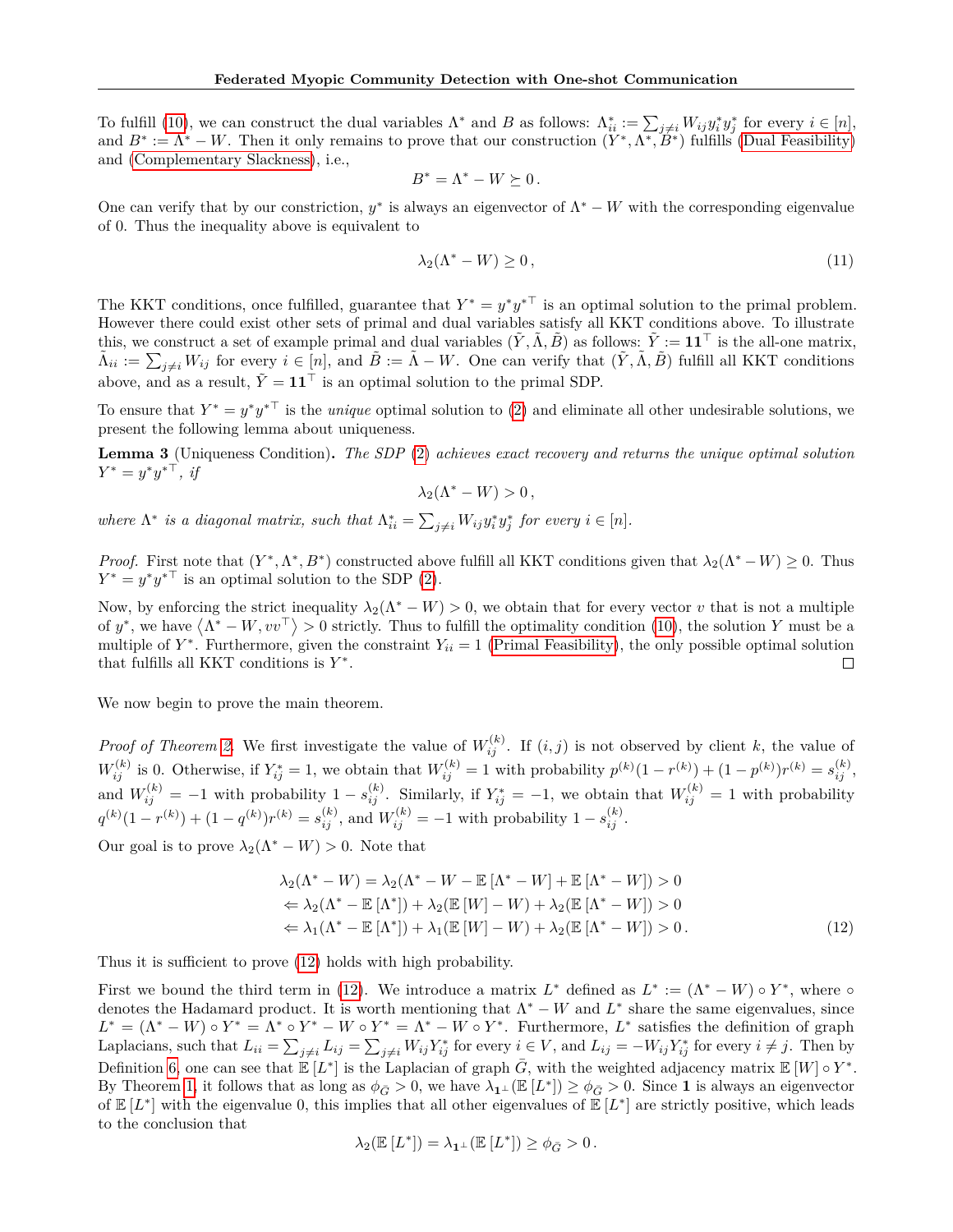Since  $\Lambda^* - W$  and  $L^*$  share the same eigenvalues, we obtain

<span id="page-16-0"></span>
$$
\lambda_2(\mathbb{E}\left[\Lambda^*-W\right]) > \phi_{\bar{G}}\,. \tag{13}
$$

Next we bound the first term in [\(12\)](#page-15-0). For every  $i, j \in V, k \in [K]$ , we construct a matrix  $\Phi^{(i,j,k)} \in \mathbb{R}^{n \times n}$  as follows:

$$
\Phi_{ii}^{(i,j,k)} := W_{ij}^{(k)} Y_{ij}^*, \qquad \Phi_{jj}^{(i,j,k)} := W_{ij}^{(k)} Y_{ij}^*,
$$

and all other entries are 0. Then it follows that

$$
\Lambda^* - \mathbb{E} \left[ \Lambda^* \right] = \sum_{i,j \in V, k \in [K]} \Phi^{(i,j,k)} - \mathbb{E} \left[ \Phi^{(i,j,k)} \right].
$$

To bound the minimum eigenvalue of the expression above, we use the matrix Bernstein inequality [\(Tropp,](#page-9-19) [2012\)](#page-9-19). Note that each matrix  $\Phi^{(i,j,k)} - \mathbb{E} [\Phi^{(i,j,k)}]$  is independent, has zero mean, and the maximum eigenvalue is bounded above by 1. Also, since  $W_{ij}^{(k)}$  is a  $+1/-1$  random variable with parameter  $s_{ij}^{(k)}$ , we obtain that

$$
\left\|\sum_{i,j\in V,k\in[K]}\mathbb{E}\left[\left(\Phi^{(i,j,k)}-\mathbb{E}\left[\Phi^{(i,j,k)}\right]\right)^2\right]\right\|\leq 4\max_{i\in V}\left|\sum_{j\in V,k\in[K]}s_{ij}^{(k)}(1-s_{ij}^{(k)})\right|.
$$

We denote the right-hand side expression above by  $\sigma_{\Phi}^2$ . Applying the matrix Bernstein inequality, we obtain that for every  $t > 0$ ,

$$
\mathbb{P}\left\{\lambda_1(\Lambda^* - \mathbb{E}\left[\Lambda^*\right]) \le -t\right\} \le n \exp\left(\frac{-t^2/2}{\sigma_{\Phi}^2 + t/3}\right)
$$

By setting  $t = \phi_{\bar{G}}/2$  and requiring the probability to be bounded above by  $n^{-1}$ , we obtain that

<span id="page-16-1"></span>
$$
\sigma_{\Phi}^2 \le \frac{3\phi_{\bar{G}}^2 - 8\phi_{\bar{G}}\log n}{48\log n} \,. \tag{14}
$$

*.*

Finally we bound the second term in [\(12\)](#page-15-0). For every  $i, j \in V, k \in [K]$ , we construct a matrix  $\Psi^{(i,j,k)} \in \mathbb{R}^{n \times n}$  as follows:

$$
\Psi_{ij}^{(i,j,k)} := W_{ij}^{(k)} Y_{ij}^*, \qquad \Psi_{ji}^{(i,j,k)} := W_{ij}^{(k)} Y_{ij}^*,
$$

and all other entries are 0. Then it follows that

$$
\mathbb{E}[W] - W = \sum_{i,j \in V, k \in [K]} \mathbb{E}\left[\Psi^{(i,j,k)}\right] - \Psi^{(i,j,k)}.
$$

To bound the minimum eigenvalue of the expression above, we use the matrix Bernstein inequality again. Similar to the previous case, each matrix  $\mathbb{E}\left[\Psi^{(i,j,k)}\right] - \Psi^{(i,j,k)}$  is independent, has zero mean, and the maximum eigenvalue is bounded above by 1. Also, since  $W_{ij}^{(k)}$  is a  $+1/-1$  random variable with parameter  $s_{ij}^{(k)}$ , we obtain that

$$
\left\|\sum_{i,j\in V,k\in[K]}\mathbb{E}\left[\left(\mathbb{E}\left[\Psi^{(i,j,k)}\right]-\Psi^{(i,j,k)}\right)^2\right]\right\|\leq 4\max_{i\in V}\left|\sum_{j\in V,k\in[K]}s_{ij}^{(k)}(1-s_{ij}^{(k)})\right|.
$$

Note that the right-hand side expression above is exactly the same as the one in the previous case. Thus by invoking the matrix Bernstein inequality, setting  $t = \phi_{\bar{G}}/2$ , and requiring the probability to be bounded above by  $n^{-1}$ , we obtain the same condition

<span id="page-16-2"></span>
$$
\sigma_{\Phi}^2 \le \frac{3\phi_{\bar{G}}^2 - 8\phi_{\bar{G}}\log n}{48\log n} \,. \tag{15}
$$

Combining the results of [\(13\)](#page-16-0), [\(14\)](#page-16-1), and [\(15\)](#page-16-2), we obtain that  $\lambda_2(\Lambda^* - W) > 0$  holds with probability at least  $1 - 2n^{-1}$ , as long as

$$
4 \max_{i \in V} \left| \sum_{j \in V, k \in [K]} s_{ij}^{(k)} (1 - s_{ij}^{(k)}) \right| \le \frac{3 \phi_{\bar{G}}^2 - 8 \phi_{\bar{G}} \log n}{48 \log n}.
$$

This completes our proof.